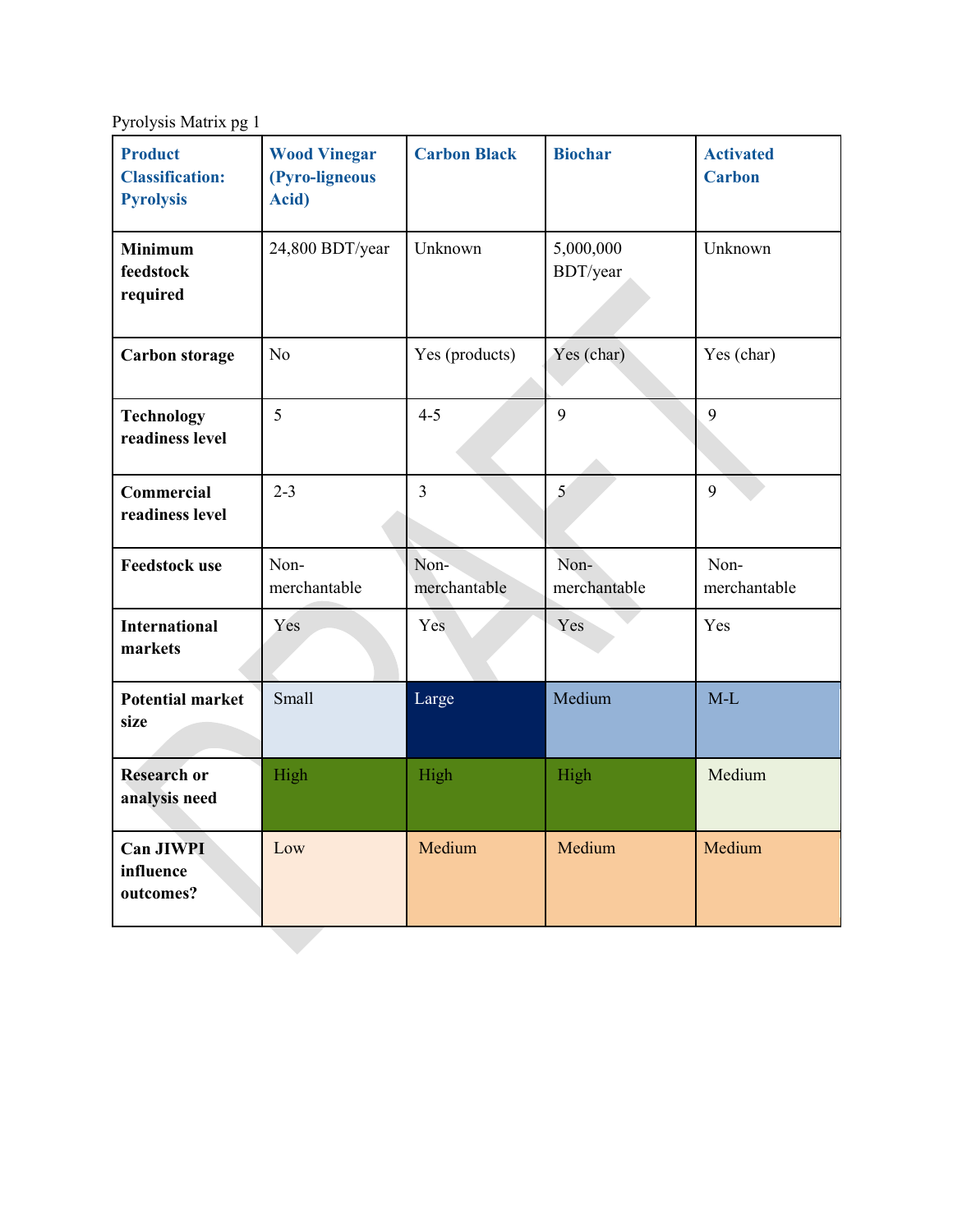Pyrolysis Matrix pg 2

| <b>Product</b><br><b>Classification:</b><br><b>Pyrolysis</b> | <b>Torrefied Wood</b><br>(Biocoal) | <b>Renewable</b><br><b>Natural Gas</b> |  |
|--------------------------------------------------------------|------------------------------------|----------------------------------------|--|
| <b>Minimum</b><br>feedstock<br>required                      | 90,000 BDT/y                       | 250,000<br>BDT/yr<br>(GTI Stockton)    |  |
| <b>Carbon storage</b>                                        | No                                 | Possible (CCS)                         |  |
| <b>Technology</b><br>readiness level                         | $7 - 8$                            | 6                                      |  |
| Commercial<br>readiness level                                | 6                                  | 5                                      |  |
| <b>Feedstock use</b>                                         | Non-<br>merchantable               | Non-<br>merchantable                   |  |
| <b>International</b><br>markets                              | Yes.                               | Yes                                    |  |
| <b>Potential market</b><br>size                              | Medium                             | Large                                  |  |
| Research or<br>analysis need                                 | Low                                | High                                   |  |
| <b>Can JIWPI</b><br>influence<br>outcomes?                   | Medium                             | High                                   |  |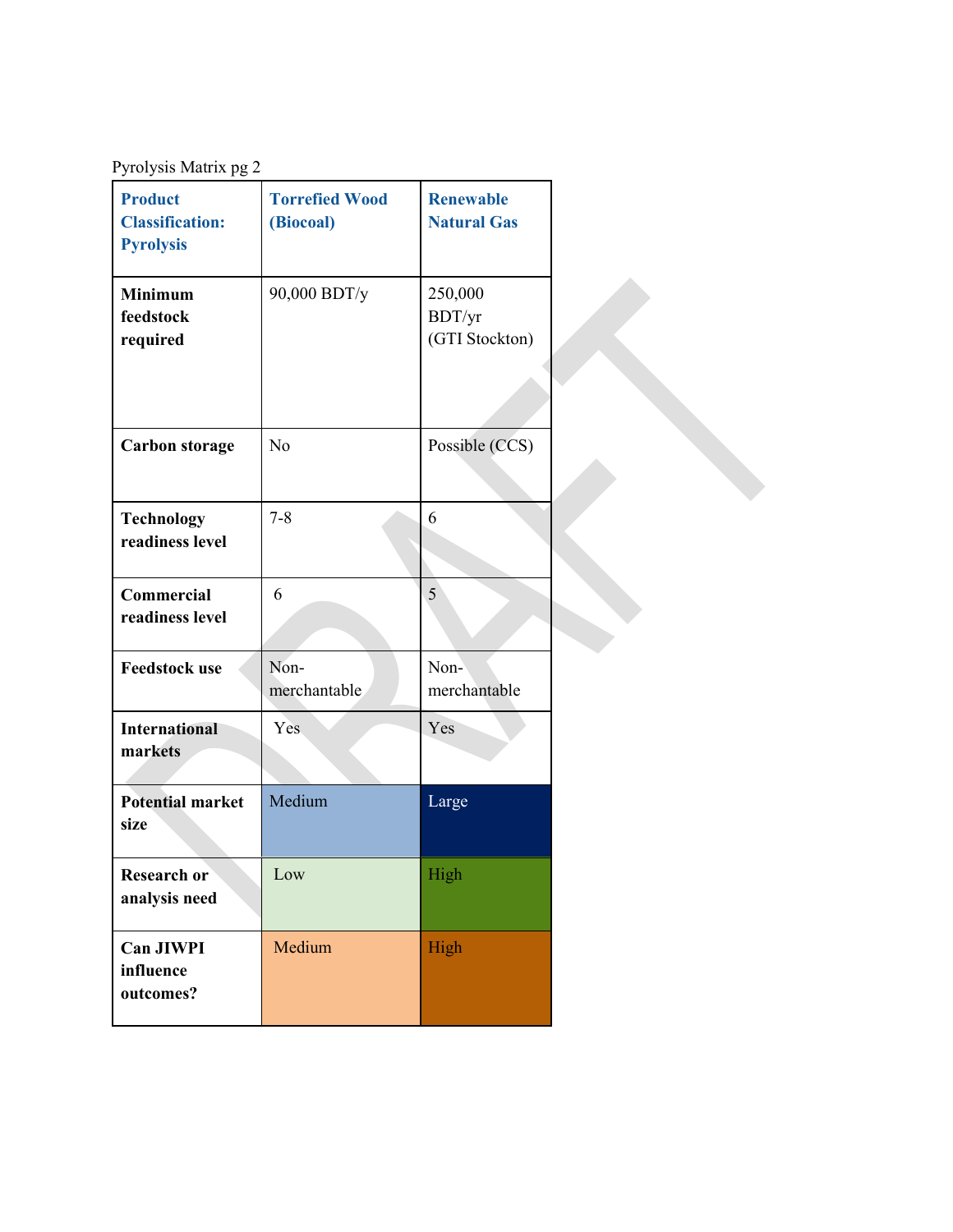| Pyrolysis Matrix pg 3 |  |
|-----------------------|--|
|                       |  |

| <b>Product</b><br><b>Classification:</b><br><b>Pyrolysis</b> | <b>Fischer - Tropsch</b><br><b>Fuels</b> | Gas<br><b>Fermentation</b><br>for Fuels                       | <b>Transportation</b><br><b>Fuels via Fast</b><br><b>Pyrolysis and</b><br><b>Hydroprocessing</b> | <b>Lignocellulosic</b><br><b>Ethanol</b><br>(non pyrolysis<br>based) |
|--------------------------------------------------------------|------------------------------------------|---------------------------------------------------------------|--------------------------------------------------------------------------------------------------|----------------------------------------------------------------------|
| <b>Minimum</b><br>feedstock<br>required                      | 68,000 BDT/yr<br>(Red Rock<br>Biofuels)  | 100,000 tons of<br>biomass/yr<br>feedstock<br>(Aemetis, Inc.) | 300,000 BDT/yr<br>feedstock (SPI<br>Camino site)                                                 | 100,000<br><b>BDT/Year</b><br>(Axens/Anderso<br>n Biomass)           |
| <b>Carbon storage</b>                                        | Possible (CCS)                           | No                                                            | Yes (Biochar)                                                                                    | N <sub>o</sub>                                                       |
| <b>Technology</b><br>readiness level                         | $\overline{7}$                           | 8                                                             | 6                                                                                                | 8                                                                    |
| Commercial<br>readiness level                                | $6 - 7$                                  | 6                                                             | 5                                                                                                | 6                                                                    |
| <b>Feedstock use</b>                                         | Non-<br>merchantable                     | Non-<br>merchantable                                          | Non-<br>merchantable                                                                             | Non-<br>merchantable                                                 |
| <b>International</b><br>markets                              | Yes                                      | Yes                                                           | Yes                                                                                              | Yes                                                                  |
| <b>Potential market</b><br>size                              | Large                                    | Large                                                         | Large                                                                                            | Large                                                                |
| <b>Research or</b><br>analysis need                          | Medium                                   | Medium                                                        | Medium                                                                                           | High                                                                 |
| <b>Can JIWPI</b><br>influence<br>outcomes?                   | High                                     | Medium                                                        | Medium                                                                                           | Low                                                                  |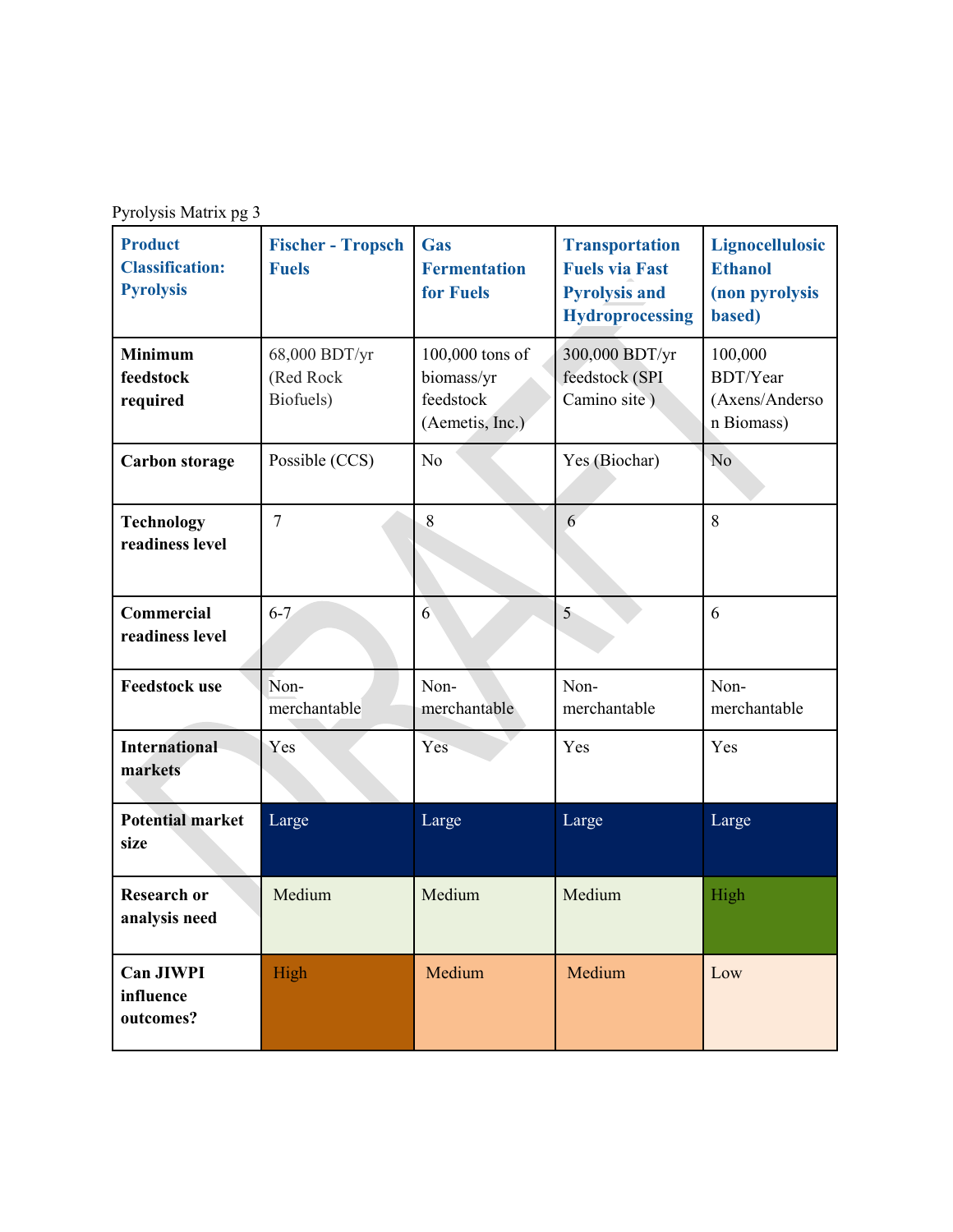# Chapter I. **Innovation in pyrolysis**

## **1. Preface**

Pyrolysis is a thermochemical conversion process that decomposes woody biomass into liquid, gaseous, and solid products under inert or low oxygen conditions. The temperature and residence time of the pyrolysis process affect the proportion of each type of product produced. Higher operation temperatures decompose more biomass into gaseous products. Conversely, lower operation temperatures produce a greater proportion of solid products, like biochar (Bridgewater et al., 1999). Fast pyrolysis is a sub-category of pyrolysis that utilizes higher temperatures. Fast pyrolysis rapidly decomposes biomass at approximately 500 degrees Celsius in order to maximize liquid yield (Pollard et al., 2012). Slow pyrolysis is also performed in the absence of oxygen but at lower temperatures of about 300 degrees Celsius. The process is considered "slow" because the residence time for vapors ranges from 5-30 minutes compared to an order of a few seconds during fast pyrolysis (Gerewal et al, 2018).

Pyrolysis products include: pyroligneous acid, carbon black, biochar, activated carbon, torrefied, wood, renewable natural gas, Fisher-Trope diesel, gas fermentation and gasification, bio-oil, and bioethanol.

Given its range of products, pyrolysis is a promising technological platform for wood product innovation. As discussed previously, if markets for pyrolysis products are developed, they may incentivize the removal of woody biomass from California forests.

The matrix is an overview of the current and potential landscape for each product in California. To support this preliminary assessment, the chapter summarizes existing literature to evaluate the technological and commercial readiness of each pyrolysis product. We also discuss the potential influence that the JIWPI may have in product development.

| <b>Facility Name</b>            | Location       | <b>Products</b><br><b>Produced</b> | <b>Scale</b>           | <b>Currently</b><br><b>Utilizes Wood</b><br>Feedstock? |
|---------------------------------|----------------|------------------------------------|------------------------|--------------------------------------------------------|
| Kore Infrastructure             | El Segunda, CA | Bio-gas, Bio-<br>hydrogen, Biochar | Not yet<br>operational | No (but is ideal if<br>made cheaper)                   |
| Corigin Solutions<br><b>LLC</b> | Merced, CA     | Biochar, Wood<br>Vinegar           | 10 tons/hour           | No (but is ideal if<br>made cheaper)                   |
| Alta Roundwood                  | Anderson, CA   | <b>Biochar</b>                     |                        | Yes                                                    |
| Loyalton                        | Loyalton, CA   | <b>Biochar</b>                     |                        | Yes                                                    |

| <b>Table 1.</b> Existing Pyrolysis Operations in California |  |  |
|-------------------------------------------------------------|--|--|
|-------------------------------------------------------------|--|--|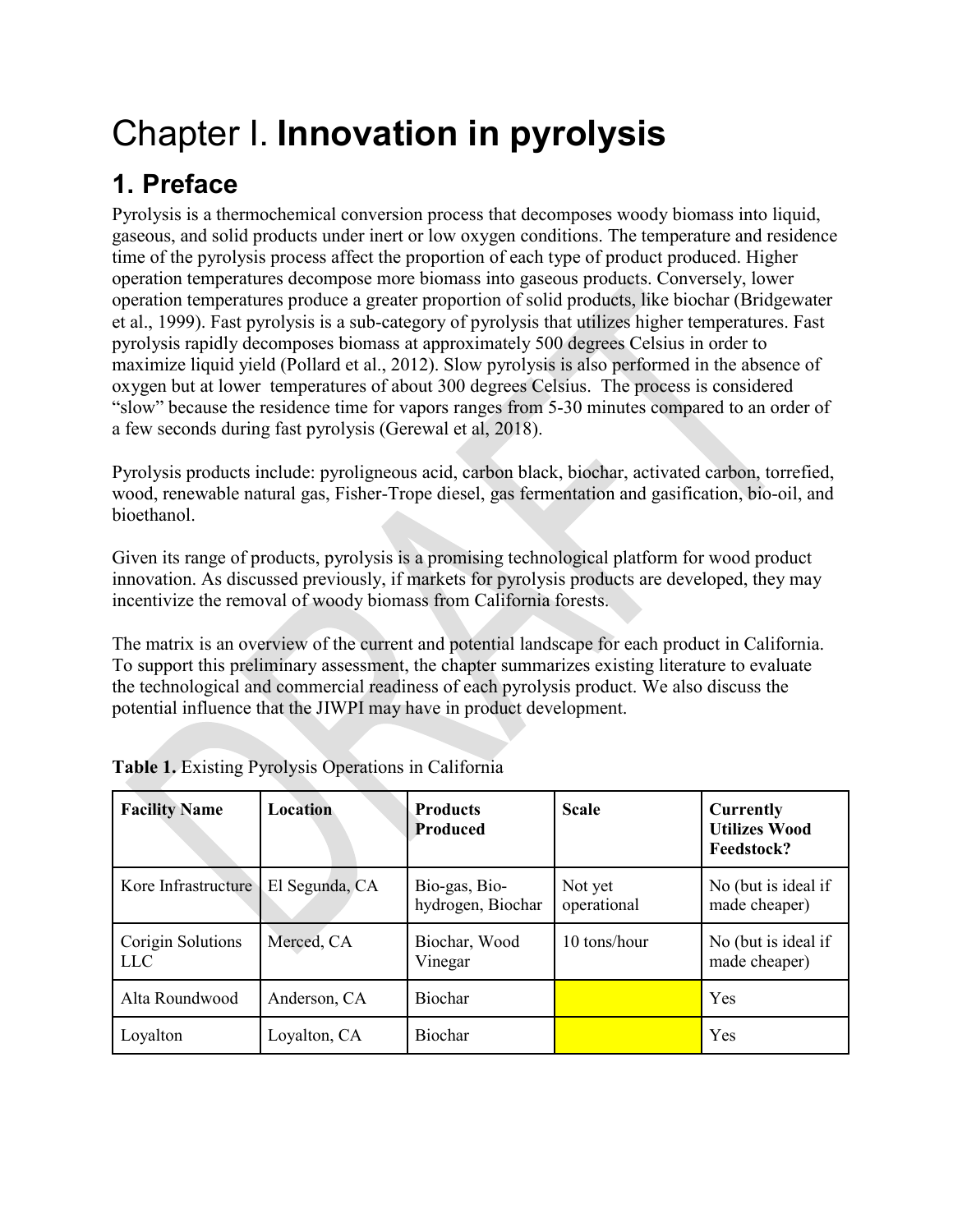Note: Proposed facilities are described in detail in specific product sections. Facilities using woody biomass primarily for power generation are not included.

## **References**

Bridgwater, A. V., Meier, D., & Radlein, D. (1999). An overview of fast pyrolysis of biomass. *Organic geochemistry*, *30*(12), 1479-1493.

[Grewal, A., Abbey, Lord, Gunupuru, L.R., 2018. Production, prospects and potential application](https://www.zotero.org/google-docs/?bTy1yG)  [of pyroligneous acid in agriculture. J. Anal. Appl. Pyrolysis 135, 152–159.](https://www.zotero.org/google-docs/?bTy1yG)  [https://doi.org/10.1016/j.jaap.2018.09.008](https://www.zotero.org/google-docs/?bTy1yG)

Pollard, A. S., Rover, M. R., & Brown, R. C. (2012). Characterization of bio-oil recovered as stage fractions with unique chemical and physical properties. *Journal of Analytical and Applied Pyrolysis*, *93*, 129-138.

## **Product: Pyro-ligneous acid**

## **Product Description**

One of the common by-products of slow pyrolysis is pyroligneous acid (PLA). PLA is an oxygenated, crude organic liquid at room temperature, and is produced following the capture and condensation of pyrolysis gases [\(Grewal et al., 2018\).](https://www.zotero.org/google-docs/?ecaN05) During slow pyrolysis, cellulose and lignins from wood or agricultural feedstock are carbonized at roughly 300 degrees Celsius (Grewal et al., 2018). Once the gases are captured, the condensed liquid undergoes a three-month purification process to produce three layers of liquid: light oil, crude brown PLA, and wood tar [\(Grewal et al., 2018\).](https://www.zotero.org/google-docs/?64jDNX)

PLA is often referred to as wood vinegar, liquid smoke, bio-oil, or wood distillate [\(Grewal et al.,](https://www.zotero.org/google-docs/?steLJ7)  [2018\).](https://www.zotero.org/google-docs/?steLJ7) Wood vinegar has potential applications as a natural alternative herbicide, pesticide, and insecticide as well as plant growth (Grewal et al., 2018; Luo et al., 2019; Mohan et al., 2006; Simma et al., 2017). In California, one patented wood vinegar product is certified by the state as an organic input suitable for organic farming [\(Corigin Solutions, LLC, 2019\).](https://www.zotero.org/google-docs/?1nPsvd) Novel applications include food additives and flavoring (Grewal et al., 2018), an animal feed supplement to reduce bacterial growth (Kupittayanant and Kupittayanant, 2017), and an application to facilitate compost decomposition (Nurhayati et al., 2006).

Several variables impact wood vinegar production quality and consistency. Temperature in particular can impact PLA use and effectiveness. For example, a study of bamboo and spruce PLA application found that vegetable seed germination and subsequent growth were promoted at temperatures of up to 250 degrees Celsius [\(Fagernas et al,. 2015\).](https://www.zotero.org/google-docs/?l8ZSBm) However, there was a strong inhibition on germination and radicle growth using vinegar produced at 250 to 400 degrees Celsius [\(Fagernas et al,. 2015\).](https://www.zotero.org/google-docs/?l8ZSBm) Feedstock moisture content and hardness also impact quality (Truesdall, 2019). In addition, the residence time of vapors during the slow pyrolysis process (ranging between 5-30 minutes) contribute to product consistency [\(Grewal et al., 2018\).](https://www.zotero.org/google-docs/?Zr5GcI)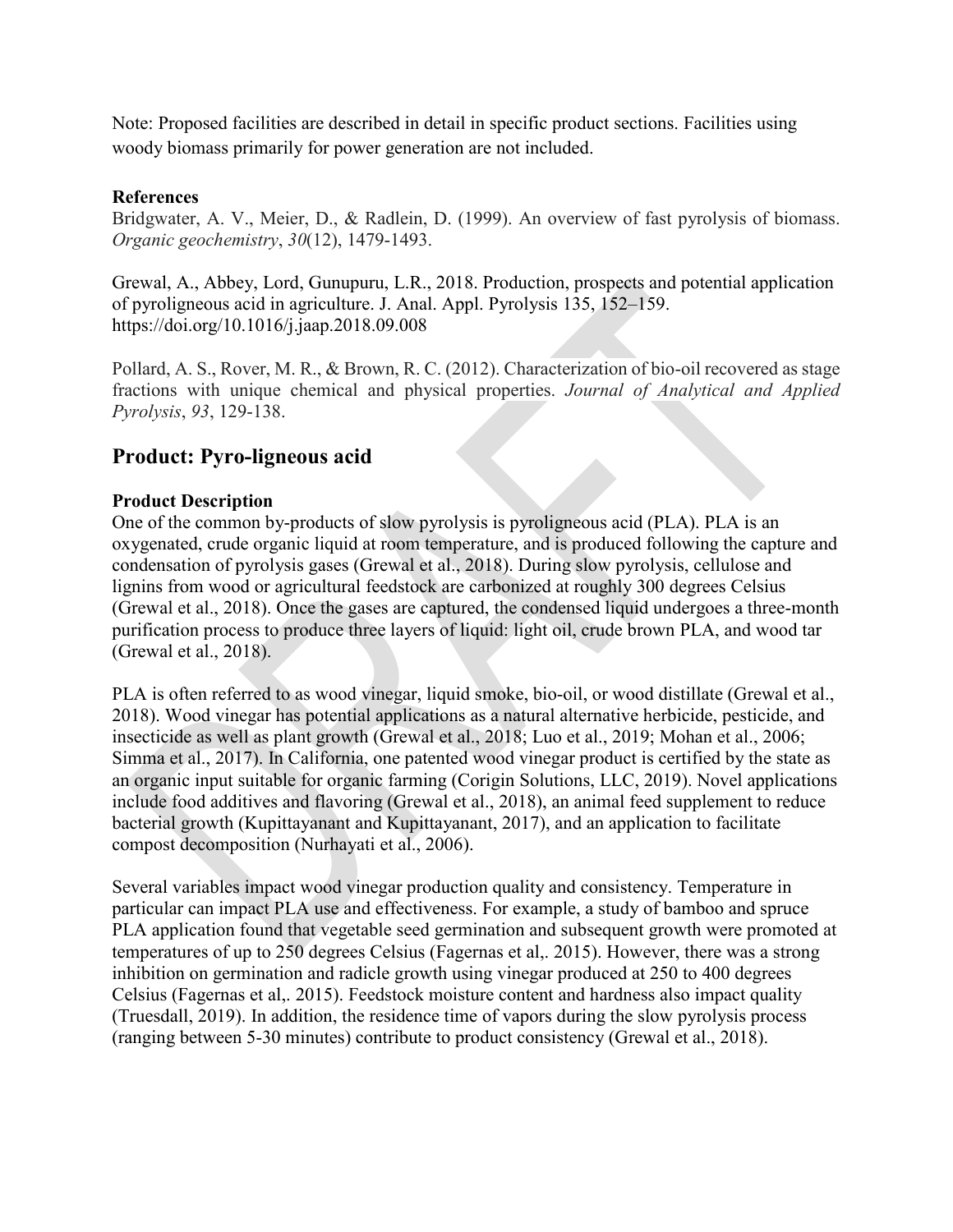#### **Existing Capacity**

Currently, there are no commercial scale facilities producing wood vinegar in California. One Merced-based company, Corigin Solutions LLC, produces a wood vinegar product called "Coriphol" but not yet at a commercial scale (Truesdall, 2019). The facility is capable of processing 10 tons of feedstock per hour.

## **Justification**

The multiple uses of wood vinegar highlight its potential to spur growth in numerous high-value markets. Should California, which is already dominant in organic agriculture, invest in PLA, it may develop a competitive advantage for natural pesticides, herbicides, and insecticides, as well as a growth enhancer.

#### **Market Indicators**

It is estimated that the global market for wood vinegar will reach \$6.7 million USD by 2022 (CAGR, 2016). According to a 2019 survey in Australia and New Zealand, one liter of wood vinegar ranges from \$2-\$12, with an average price of \$4.63 per liter (Robb and Joseph, 2019). Production is concentrated in Asia, but exists at a small scale in Australia, New Zealand, Chile, France, Finland, and many other countries. Many of the technical and feasibility studies to date were based in Asian countries [\(Grewal et al., 2018\).](https://www.zotero.org/google-docs/?Jp8HbR) In the US, wood vinegar is more commonly used for smoke flavoring or as a food additive [\(Grewal et al., 2018\).](https://www.zotero.org/google-docs/?JqUfLf) The "liquid smoke" global market was valued at \$56.5 million dollars in 2018 (Grand View Research, 2019).

The wood vinegar market has potential to expand as farmers seek to reduce usage of fossil chemical inputs to agriculture, lucrative pharmaceutical uses are developed, and its efficacy for plant growth ability is solidified [\(Bauer, 2017\).](https://www.zotero.org/google-docs/?IWO0tH)

## **Barriers to product or process innovation and growth**

Multiple barriers exist that hinder the wood vinegar market. In California, the largest barrier to producing wood vinegar from forest biomass is feedstock inaccessibility; the cost to access slash and other non-merchantable wood is too high [\(Truesdall, 2019\).](https://www.zotero.org/google-docs/?JzMx0m) Consequently, small-scale wood vinegar production across the country appears to utilize agricultural biomass. In California, almond shells and other fruit orchard debris are the most common feedstock [\(Truesdall, 2019\).](https://www.zotero.org/google-docs/?8zyjGh)

Market growth may also be limited because wood vinegar is not the highest value pyrolysis product. As described in a 2015 study, PLA production may only be economical if integrated into sawmills or combined with production of other pyrolysis products such as wood pellets [\(Fagernäs et al., 2015\).](https://www.zotero.org/google-docs/?i07kGy)

There are also a myriad of regulations that complicate production. USDA regulations are different and more restrictive than European regulations [\(Bauer, 2017\).](https://www.zotero.org/google-docs/?mQvNZi) Efficacy concerns also abound, and there remains the fact that a potential market favors "smaller-scale farmers that favor green practices" [\(Robb and Joseph, 2019\).](https://www.zotero.org/google-docs/?YOr86e)

## **Research Gaps**

There is a considerable need for research into the use and efficacy of conifer feedstock for wood vinegar production, especially using species native to California forests. Most research to date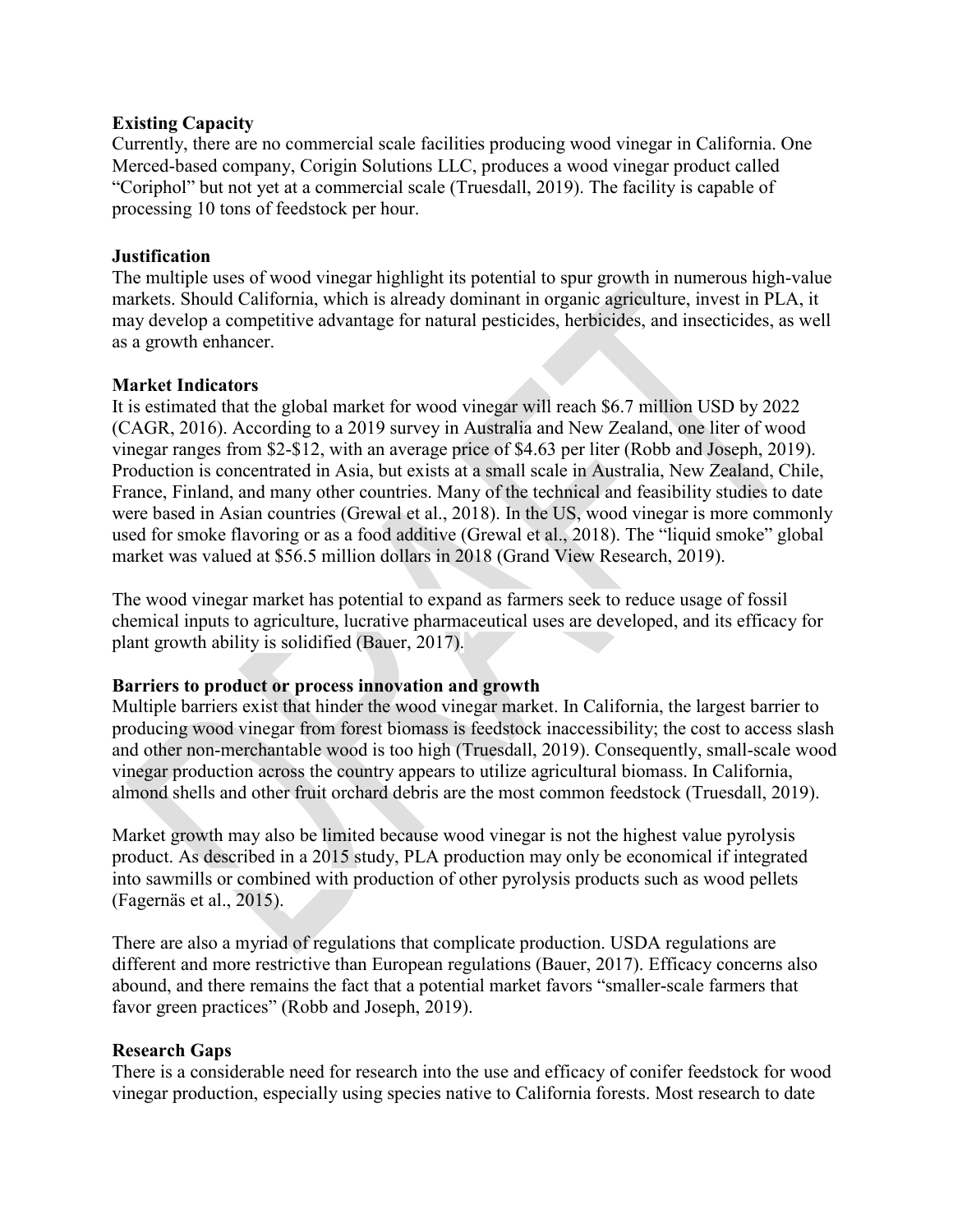has concentrated on bamboo PLA production due to its popularity in Asia. In Nordic countries, spruce feedstock has also been examined. However, there is a lack of research regarding the use of softwoods found in California. This is a critical research gap because different tree species have different chemical and structural compositions that influence the specifics of a pyrolysis operation, and the JIWPI is primarily focused on non-merchantable conifer feedstock for pyrolysis applications.

There also is a need to research less well-known (but potentially high value) uses of wood vinegar. Currently, it is not clear how effective PLA is when applied to animal feed or homeopathic medicine [\(Mohan et al., 2006; Theapparat et al., 2018\).](https://www.zotero.org/google-docs/?upd4Kp) Thus, efficacy studies would be useful to understand the liquid's impact on high-value California crops like almonds and avocados. Research is also needed to understand if California tree species are suitable in terms of flavoring and preservation for liquid smoke production.

## **Product Substitution**

The use of wood vinegar in limited markets in the developing world may displace limited amounts of fossil-fuel derived chemical pesticides, herbicides, and insecticides. Commercial markets, however, are slowly developing in China and Australia, especially with organic farmers who prefer or require natural approaches to pest control and/or utilize wood vinegar for its seed germination enhancement properties [\(Robb and Joseph, 2019\).](https://www.zotero.org/google-docs/?OJ45Bd) This presents a large opportunity: although wood vinegar does not store or sequester carbon, it theoretically could displace a sizeable number of fossil-fuel derived products.

Additionally, wood vinegar application for plant growth has the potential to displace fertilizers, pesticides, and insecticides. Wood vinegar could potentially reduce the need for certain types of antibiotics as an animal feed additive.

## **Opportunities for JIWPI Influence**

- Conduct conifer feedstock studies to determine suitability for PLA production.
- Conduct PLA efficacy trials using conifer feedstock for fertilizer, pesticide, insecticide, and liquid smoke applications.
- Develop a demonstration-scale facility that produces PLA in combination with other pyrolysis products
- Streamline or advance favorable statewide waste diversion regulations to reduce forest biomass feedstock costs for PLA production.

## **MATRIX EXPLANATION**

- **Minimum feedstock required:** *24,800 BDT/year*. Facilities focused on PLA production can process 10 tons of feedstock per hour with the potential for more to operate at full capacity. Amount extrapolated from this estimate; based on assumption that facility operates 85% of the year.
- **Carbon storage** *No.* Wood vinegar does not store or sequester carbon, since it is a volatile liquid and dissipates into the atmosphere when applied in agricultural or other settings.
- **Technology readiness level** *5.* Engineering and pilot scale production is ongoing, and PLA produced from agricultural biomass is sold in small-scale operations. Technological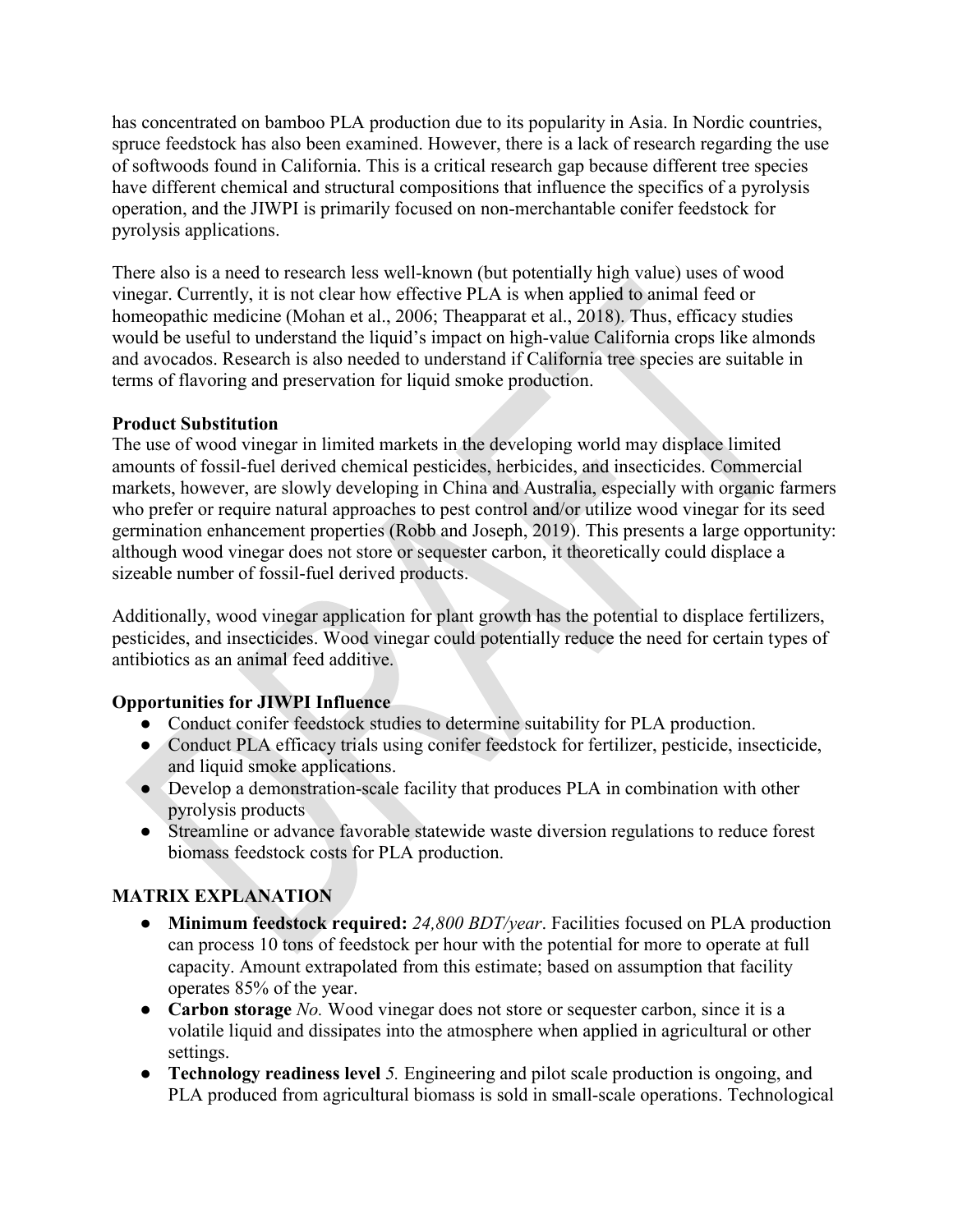research in terms of product efficacy using wood feedstock is still needed to support commercial-scale production. Temperature consistency in slow pyrolysis operations remains a challenge and impacts product efficacy.

- **Commercial readiness level** *2-3.* There are not yet commercial-scale production in California, although some small operations like Corigin Solutions, LLC are producing wood vinegar in combination with other pyrolysis products. Market research is sparse and derived from secondary sources like CAGR, and competitive analysis and valuechain studies are not yet completed. Permitting, especially in regards to air quality, is challenging for pyrolysis operations but does not appear specific to PLA production.
- **Feedstock use** *Non-merchantable wood.* Limited technical studies [\(Fagernas et al,. 2015,](https://www.zotero.org/google-docs/?l8ZSBm) [Theapparat et al., 2018\)](https://www.zotero.org/google-docs/?upd4Kp) cite the use of small-diameter woody biomass as suitable for production, but the majority utilize agricultural biomass.
- **International markets** *Yes.* Wood vinegar application in small-scale agriculture is common across Asia and is growing in popularity among some organic farmers in Australia, New Zealand, Chile, and many other countries [\(CAGR, 2016\).](https://www.zotero.org/google-docs/?ISYUZb)
- **Potential market size** *Small.* It is estimated that the global market for wood vinegar will reach \$6.7 million USD by 2022 [\(CAGR, 2016\).](https://www.zotero.org/google-docs/?POZ9qv) Markets will likely attract organic farmers initially, although this growing niche is significantly smaller than conventional agriculture. Interestingly, market size has the potential to increase if the cost to access wood biomass is reduced in California and no longer impedes production.
- **Research or analysis need** *High*. Although limited technical studies exist, significant research is still needed to determine PLA's efficacy on plants and crops grown in California. Similarly, technical studies of PLA production using forest species common to California are also necessary to determine feasibility. Permitting for use in conventional or organic agriculture needs examination; Corigin LLC, has obtained a "Certificate for Registration of Organic Materials" in California for its PLA product but federal regulations remain unclear.
- **Can JIWPI influence outcomes?** *Low*. JIWPI may support research into using conifer feedstock for PLA production, but the most significant market barrier remaining is product efficacy and marketing. The JIWPI however, may facilitate some market growth for PLA is by lowering the cost of accessing forest woody biomass; until then, orchard residues and other agriculture waste will dominate as the more economical feedstock.

## **References**

[Bauer, L., 2017. Biomass Pyrolysis Comes of Age : Biofuels Digest \[WWW Docum](https://www.zotero.org/google-docs/?bTy1yG)ent]. [BioFuels Dig. URL https://www.biofuelsdigest.com/bdigest/2017/06/08/biomass-pyrolysis](https://www.zotero.org/google-docs/?bTy1yG)[comes-of-age/ \(accessed 11.9.19\).](https://www.zotero.org/google-docs/?bTy1yG)

[BioGreen Energy, E.T. for I. \(ETIA\), 2019. Wood Vinegar \(Pure Smoke](https://www.zotero.org/google-docs/?bTy1yG) Water) Bio-Stimulant [\[WWW Document\]. URL https://greenmanchar.com.au/products/wood](https://www.zotero.org/google-docs/?bTy1yG)-vinegar-puresmokewater [\(accessed 10.18.19\).](https://www.zotero.org/google-docs/?bTy1yG)

[CAGR, R. and M., 2016. Wood Vinegar Market by Pyrolysis Method \(Slow Pyrolysis, Fast](https://www.zotero.org/google-docs/?bTy1yG)  [Pyrolysis, and Intermediate Pyrolysis\), Application \(Agriculture, Animal Feed, Food, Medicinal,](https://www.zotero.org/google-docs/?bTy1yG)  and Consumer Products), and Region - [Global Forecast to 2022 \[WWW Document\]. Res. Mark.](https://www.zotero.org/google-docs/?bTy1yG)  [URL https://www.researchandmarkets.com/reports/3989538/wood-vinegar-market-by-pyrolysis-](https://www.zotero.org/google-docs/?bTy1yG)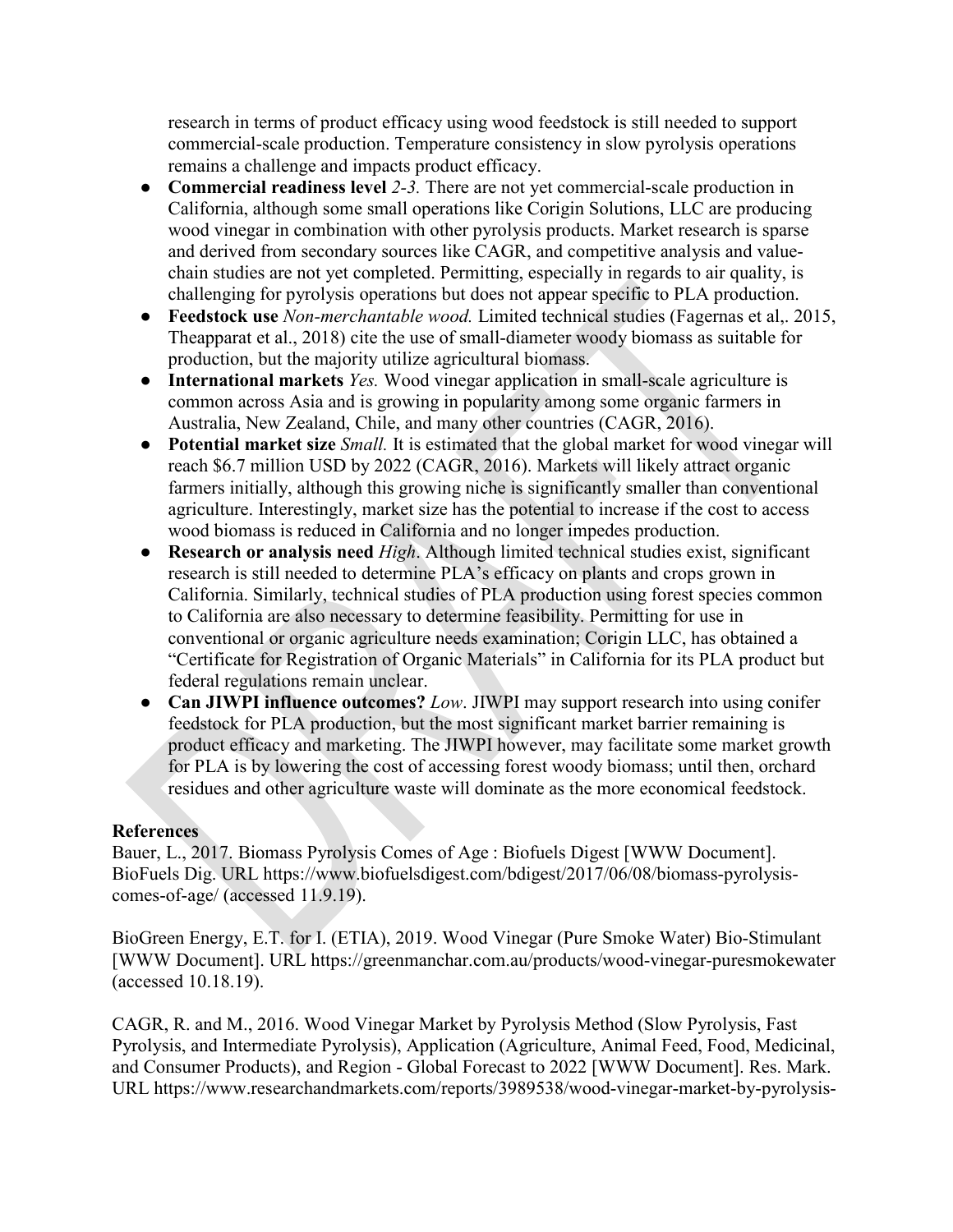[method-slow \(accessed 10.18.19\).](https://www.zotero.org/google-docs/?bTy1yG)

[Corigin Solutions, LLC, 2019. Products: Coriphol \[WWW Document\]. Corigin Solut. LLC.](https://www.zotero.org/google-docs/?bTy1yG)  [URL https://www.corigin.co/products/coriphol.html \(accessed 11.10.19\).](https://www.zotero.org/google-docs/?bTy1yG)

[Fagernäs, L., Kuoppala, E., Arpiainen, V., 2015. Composition, Utilization and Economic](https://www.zotero.org/google-docs/?bTy1yG)  [Assessment of Torrefaction Condensates. Energy Fuels 29, 3134–3142.](https://www.zotero.org/google-docs/?bTy1yG)  <https://doi.org/10.1021/acs.energyfuels.5b00004>

Grand View Research., 2019. Liquid Smoke Market Size, Share Trends | Industry Report, 2019- 2025. Retrieved November 30, 2019, from [https://www.grandviewresearch.com/industry](https://www.grandviewresearch.com/industry-analysis/liquid-smoke-market)[analysis/liquid-smoke-market](https://www.grandviewresearch.com/industry-analysis/liquid-smoke-market)

[Grewal, A., Abbey, Lord, Gunupuru, L.R., 2018. Production, prospects and potential application](https://www.zotero.org/google-docs/?bTy1yG)  [of pyroligneous acid in agriculture. J. Anal. Appl. Pyrolysis 135, 152–159.](https://www.zotero.org/google-docs/?bTy1yG)  [https://doi.org/10.1016/j.jaap.2018.09.008](https://www.zotero.org/google-docs/?bTy1yG)

[Luo, X., Wang, Z., Meki, K., Wang, X., Liu, B., Zheng, H., You, X., Li, F., 2019. Effect of co](https://www.zotero.org/google-docs/?bTy1yG)[application of wood vinegar and biochar on seed germination and seedling growth. J. Soils](https://www.zotero.org/google-docs/?bTy1yG)  [Sediments 1–11. https://doi.org/10.1007/s11368-019-02365-9](https://www.zotero.org/google-docs/?bTy1yG)

[Mohan, D., Pittman, C.U., Steele, P.H., 2006. Pyrolysis of Wood/Biomass for Bio-oil: A Critical](https://www.zotero.org/google-docs/?bTy1yG)  [Review. Energy Fuels 20, 848–889. https://doi.org/10.1021/ef0502397](https://www.zotero.org/google-docs/?bTy1yG)

[Robb, S., Joseph, S., 2019. A Report on the Value of Biochar and Wood Vinegar: Practical](https://www.zotero.org/google-docs/?bTy1yG)  [Experience of Users in Australia and New Zealand. Australia-New Zealand Biochar Initiative.](https://www.zotero.org/google-docs/?bTy1yG)

[Theapparat, Y., Chandumpai, A., Faroongsarng, D., 2018. Physicochemistry and Utilization of](https://www.zotero.org/google-docs/?bTy1yG)  [Wood Vinegar from Carbonization of Tropical Biomass Waste | IntechOpen, in: Tropical](https://www.zotero.org/google-docs/?bTy1yG)  [Forests: New Edition. InTech Open, p. Chapter 8.](https://www.zotero.org/google-docs/?bTy1yG)

[Truesdall, K., 2019. Interview with Corigin.](https://www.zotero.org/google-docs/?bTy1yG)

## **Product: Carbon Black**

## **Product Description**

Carbon black is a form of manufactured carbon that is conventionally produced through the incomplete combustion of fossil fuels. A majority of carbon black produced is utilized as a filler and strengthening component in rubber tires, while it is also used as a filler and strengthening component in other various rubber and plastic products. Carbon black can be derived from woody biomass, as well as other forms of biomass such as agricultural waste. Research has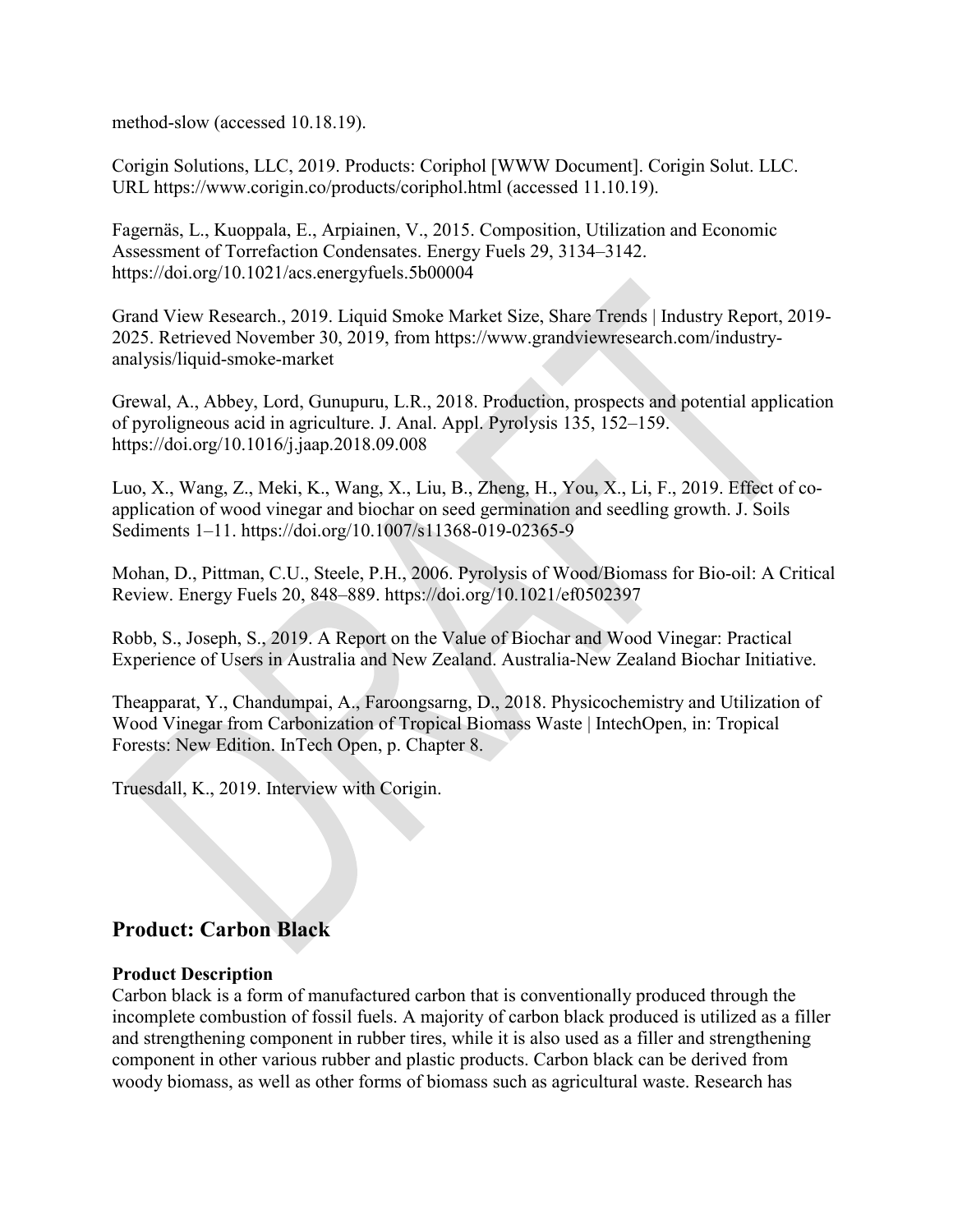shown that carbon black can be derived from biomass pyrolysis oil as well as from bio-derived chars [\(Fan and Fowler, 2018](https://www.zotero.org/google-docs/?KQyXuc); [Toth et al., 2018\).](https://www.zotero.org/google-docs/?KQyXuc)

#### **Existing capacity**

There are no known commercial facilities in California or globally that are producing carbon black from woody biomass.

#### **Justification**

Although carbon black derived from woody biomass is in the research and development stage, the potential to partially displace conventionally produced carbon black is large. Scaled production of bio-derived carbon black would add an additional demand for small-diameter woody biomass within California, thereby assisting in creating a market for currently unmerchantable wood. Additionally, carbon black derived from biomass results in less carbon emissions than conventionally produced carbon black. Studies indicate that biomass derived carbon black is composed of between 60 and 85 percent carbon [\(McCaffrey, 2019\).](https://www.zotero.org/google-docs/?tFFtYX)

#### **Market indicators**

The production of carbon black from woody biomass is still in the research and development stage. Recent research suggests that carbon black produced from woody biomass pyrolysis oil is equivalent to medium grade carbon black produced from fossil fuels [\(Toth et al., 2018\)](https://www.zotero.org/google-docs/?5NzOxo) and, therefore, can be utilized as an additive in numerous products that use conventionally produced carbon black. Further scaling of production is necessary to identify if woody biomass derived carbon black can compete in the conventional market. The price of conventionally produced carbon black is tied to the price of oil.

#### **Barriers to product or process innovation and growth**

Barriers to growing the woody-biomass carbon black market are related to both its technological and commercial immaturity. Only small-scale, research studies have successfully produced carbon black derived from woody biomass. Scaled production needs to be proven before the product can become commercially viable. Additionally, although there is a large existing market for conventional carbon black, there is no guarantee that consumers will switch to biomass derived carbon black, even if it is competitively priced due to uncertainty regarding product quality. However, studies indicating that biomass derived carbon black can be produced at commercial grade are promising [\(Toth et al., 2018\).](https://www.zotero.org/google-docs/?cDjRVo)

#### **Research gaps**

As previously discussed, the production of carbon black from woody biomass (as well as other biomass feedstocks) is limited to small-scale research [\(Fan and Fowler, 2018; Toth et al., 2018\).](https://www.zotero.org/google-docs/?gjCbJ5) Large-scale studies as well as operational experience with large-scale processing facilities are necessary to confirm that production can be successful and competitive at a commercial scale. Additionally, the lowering of the oxygen content of biomass pyrolysis oil is essential to scale woody biomass-derived carbon black production [\(Toth et al., 2018\).](https://www.zotero.org/google-docs/?BaD9XZ)

#### **Product substitution**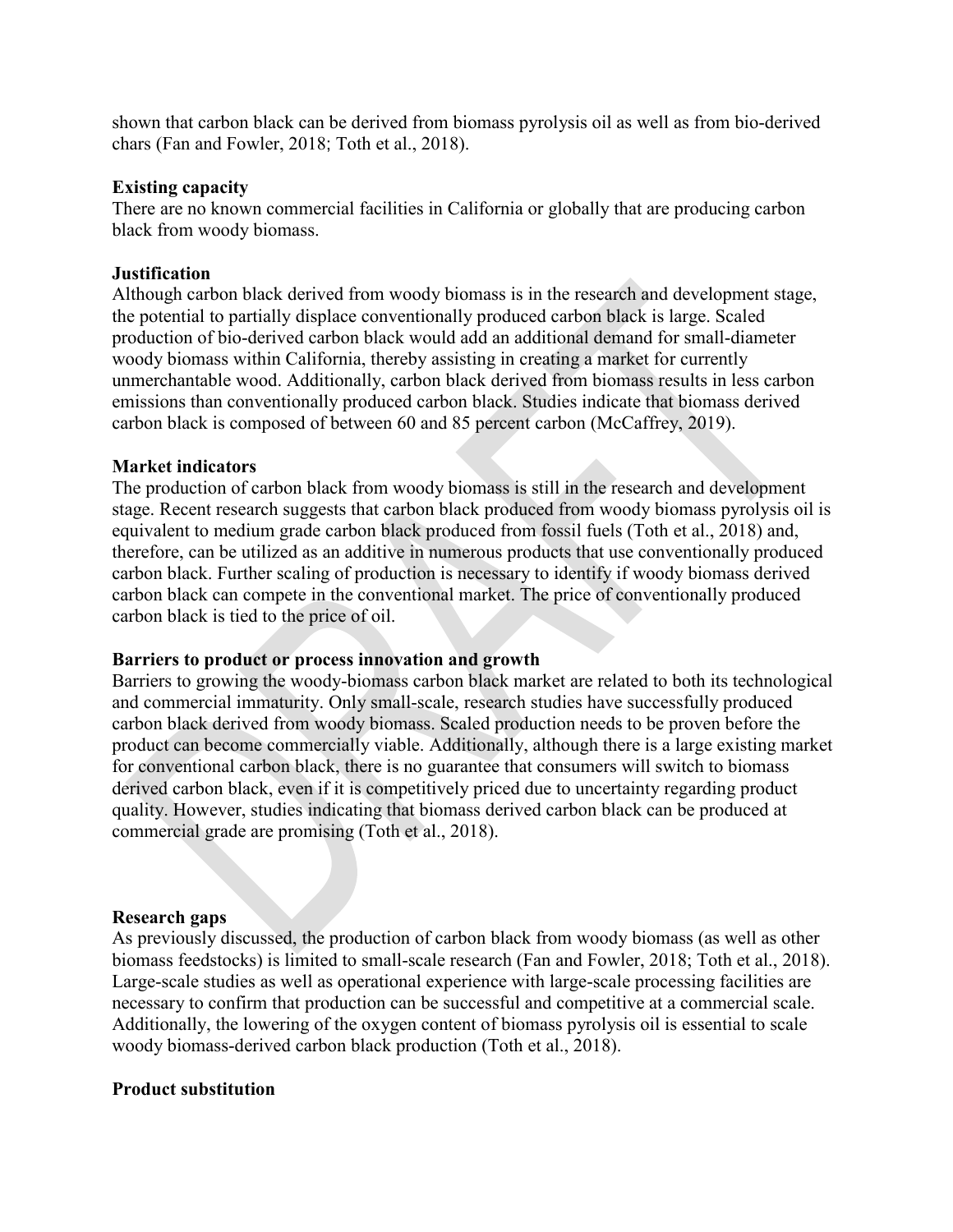In 2018, the world market size for carbon black was approximately \$17.2 billion USD. Additionally, the market is expected to increase in size by six percent over the next six years. In terms of products, a majority of this demand is coming from tire manufacturing. Regionally, Asia Pacific has the greatest demand for carbon black (Grand View Research, 2019).

With a large and increasing demand for conventionally-produced carbon black, carbon black derived from woody biomass has the potential to tap into a thriving global market. Existing companies that utilize carbon black and other conventional carbon products are trying to switch to bio-derived carbon alternatives. Goodyear Tires recently announced that they would replace all of their fossil-fuel derived processing oils with oil derived from soybeans by 2040 (Manly, 2019).

## **Opportunities for JIWPI Influence**

- Partner with research institution(s) to develop a trial, commercial scale carbon black production facility to prove scalability.
- Partner with transportation research centers (The UC Berkeley / Davis Institute for Transportation Studies) and CalTrans to prove markets.
- Introduce carbon black derived from woody biomass pyrolysis oil as a low-carbon alternative to carbon black conventionally produced from fossil fuels, including through legislation, procurement, or testing
- Other market development activities including policy, finance and/or technology incubation.

## **MATRIX EXPLANATION**

- **Minimum feedstock required** *Unknown.* Carbon black produced from woody biomass has only been completed at the small-scale, research level.
- **Carbon storage** *Yes.* Carbon black produced from agricultural biomass has been shown to be composed of between 60 and 80 percent carbon [\(McCaffrey, 2019\).](https://www.zotero.org/google-docs/?0qWlVi) Additionally, carbon black stays in products for a relatively long amount of time. For example, rubber tires (the product for which the majority of carbon black is used) take between approximately 80 and 100 years to decompose in a landfill (Alsaleh & Sattler, 2014).
- **Technology readiness level** *4-5.* Carbon black produced from woody biomass has yet to be scaled to commercial level.
- **Commercial readiness level** *3*. Although the conventional market for carbon black in rubber tires and other rubber products is robust, carbon black derived from woody biomass is not yet commercially produced and there is more research needed to determine whether it would be seen as a viable substitute in the market.
- **Feedstock use:** *Non-merchantable wood.*
- **International markets** *Yes.* Carbon black is used in a variety of rubber and plastic products worldwide. In 2018, the global market size for carbon black was approximately \$17.2 billion USD [\(Grand View Research, 2019\).](https://www.zotero.org/google-docs/?ZXDRWV)
- **Potential market size** *L.* If carbon black derived from woody biomass was scaled to commercial production, there is a large conventional market in which it could play a role. Therefore, it could substantially increase demand for small-diameter woody biomass within California.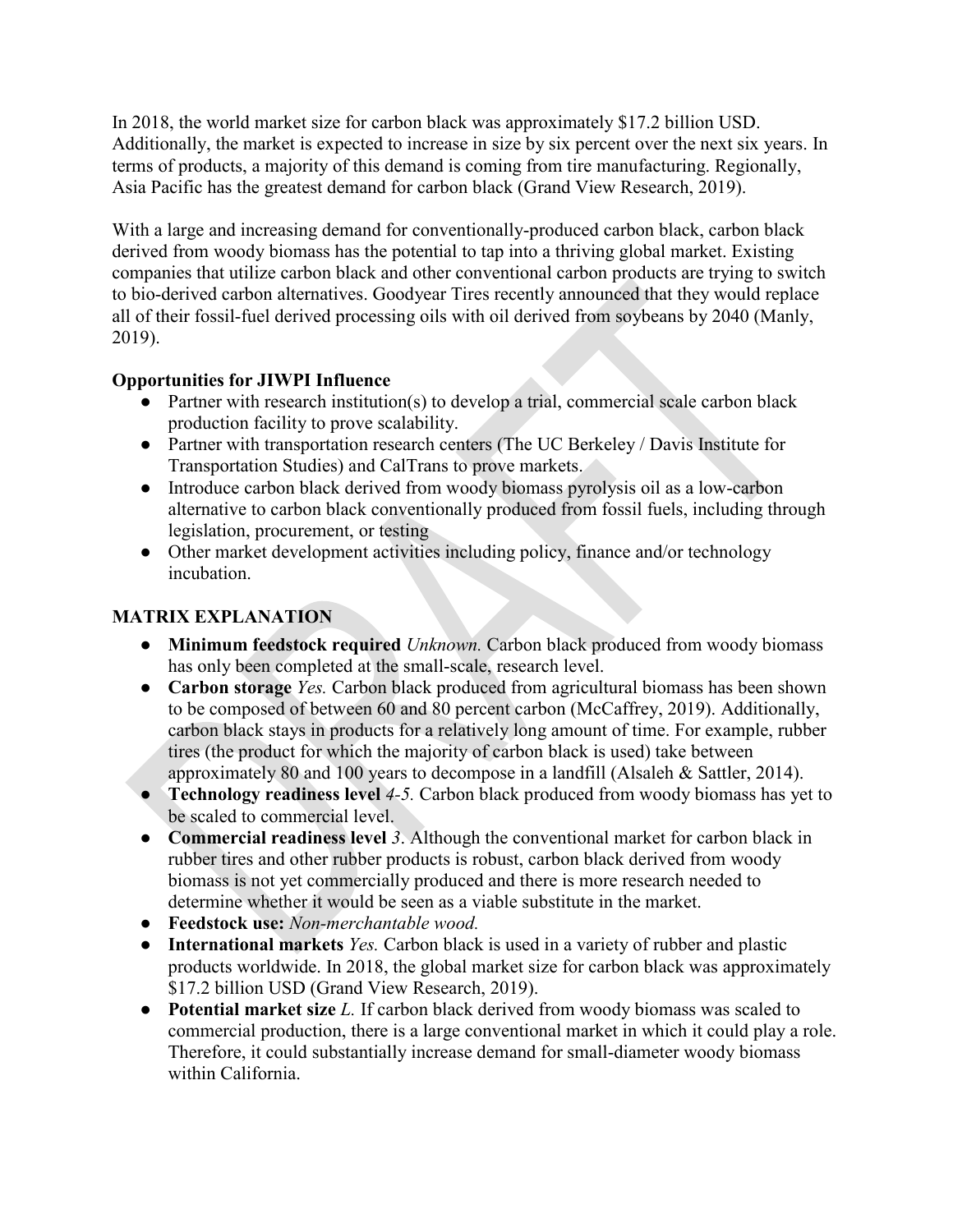- **Research or analysis need** *High*. Research needed to prove scaled production can produce carbon black at the same quality as smaller research studies [\(Toth et al., 2018\).](https://www.zotero.org/google-docs/?5rwBT6)
- **Can JIWPI influence outcomes?** *Medium*. A lack of technical maturity hinders JIWPI's ability to promote or develop markets.

## **References**

Alsaleh, A., & Sattler, M. L. (2014). Waste Tire Pyrolysis: Influential Parameters and Product Properties. Current Sustainable/Renewable Energy Reports, 1(4), 129–135. https://doi.org/10.1007/s40518-014-0019-0

Fan, Y., & Fowler, G. D. (2018). The Potential of Pyrolytic Biomass as a Sustainable Biofiller for Styrene-Butadiene Rubber. In M. A. Chowdhury (Ed.), Advanced Surface Engineering Research.<https://doi.org/10.5772/intechopen.79994>

Grand View Research. (2019). Carbon Black Market Size, Share & Trends Analysis Report By Application (Tires, High-performance Coatings, Plastics), By Region (North America, Middle East & Africa, Asia Pacific, Europe), And Segment Forecasts, 2019—2025 (p. 113) [Industry Report].

McCaffrey, Z. (2019, October 28). *Carbon black research questions interview with Zach McCaffrey at USDA - bioproducts*.

Toth, P., Vikström, T., Molinder, R., & Wiinikka, H. (2018). Structure of carbon black continuously produced from biomass pyrolysis oil. Green Chemistry, 20(17), 3981–3992. <https://doi.org/10.1039/C8GC01539B>

## **Product: Biochar**

## **Product Description**

Biochar is a recalcitrant charcoal created from pyrolysis of biomass at high temperatures (300 to 700 degrees Celsius) (Anderson et al., 2013). Biochar can be used in many capacities, including as an animal feed, as a soil amendment, and in water filtration. When biochar is added to agricultural soils, it can increase crop yield by enhancing soil hydrological and nutrient properties (Pourhashem et al., 2019).

## **Existing capacity**

There are several companies producing and selling biochar from forest biomass in California. North America is currently the largest consumer of biochar and is where more than 80 percent of medium and large scale manufacturers are located (Grand View Research, 2019). Key industry players include BSEI (Oregon and China), Airex Energy Inc. (Canada), and Diacarbon Energy (Canada), which all use forest biomass as a feedstock (Grand View Research, 2019).

#### **Justification**

The economic and environmental benefits provided by biochar justify further research into methods to help scale this nascent market. Biochar has the capacity to improve crop yields in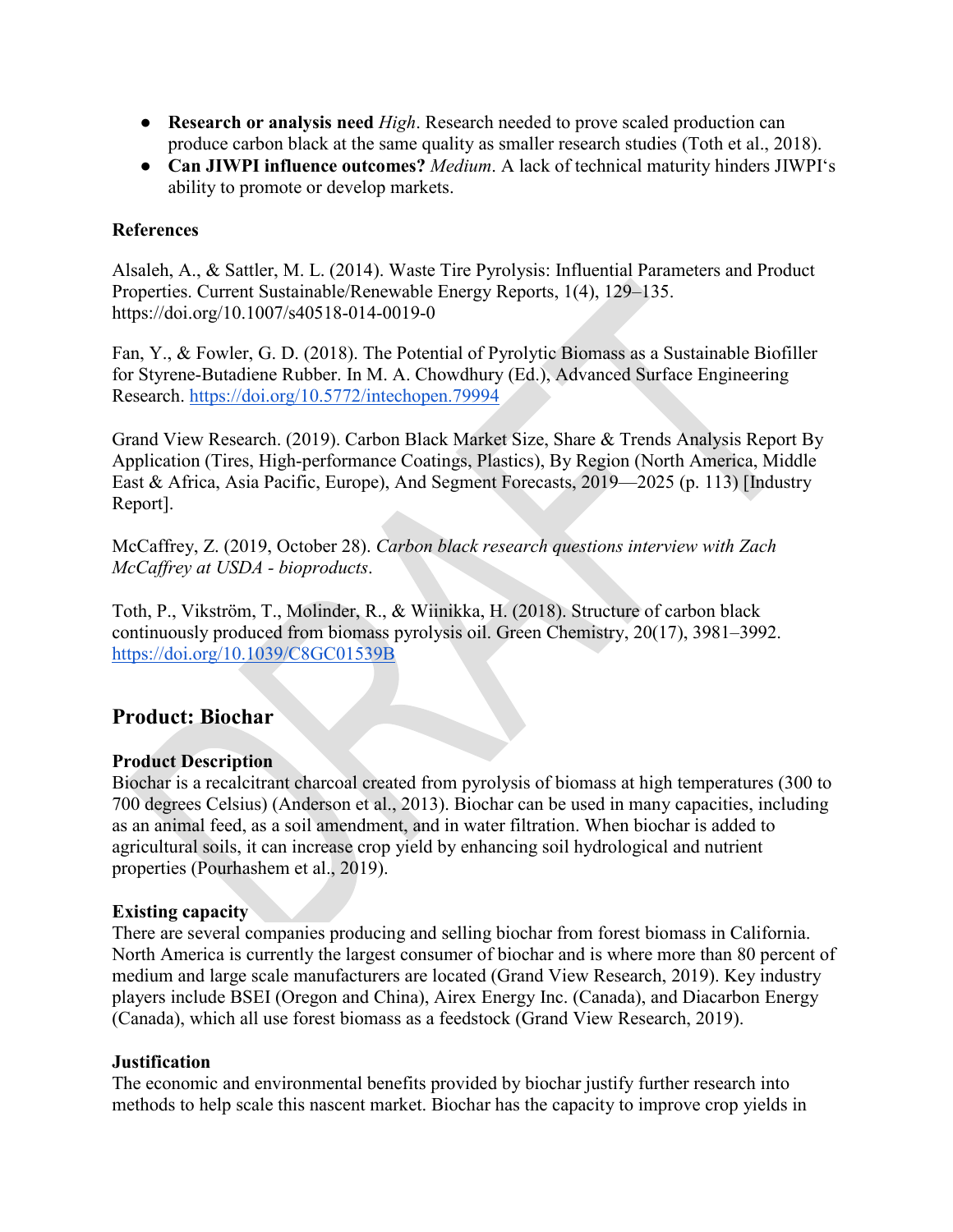agricultural soil, reduce nutrient runoff and fertilizer application, increase water retention, and sequester carbon (Pourhashem et al., 2019). Biochar has also been demonstrated(?) to reduce the release of nitrogenous gases from fertilizers as well as carbon dioxide emissions from tilling (Pourhashem et al., 2019).

#### **Market indicators**

Although still in its nascent stages, a market for biochar in the US is steadily growing. The USBI estimated that 200,000 bone dry tons of biomass are consumed yearly to create biochar and that 35,000-70,000 tons per year of biochar are currently produced in the US (USBI, 2018). Another market report estimated a global market size of \$1.3 billion in 2018, with demand estimated at 395.3 kilo-tons a year (Grand View Research, 2019).

#### **Barriers to product or process innovation and growth**

The large amount of capital required to construct a new pyrolysis facility is one of the main barriers to growth in the biochar industry. According to Pourhashem et al. (2019), the total investment costs for a large-scale biochar facility (2,000 tons/day) can be more than \$400 million. Additionally, uncertainty surrounding future biochar prices make it difficult for market establishment (Campbell et al., 2018).

#### **Research gaps**

Standardization and certification of biochar products is a large research gap impeding market growth. Stronger definitions of biochar grades are needed to help improve industry standards (USBI, 2018). Additionally, there is limited research into policies that would facilitate payments for ecosystems services to farmers who manage their lands with biochar (Pourhashem et al., 2019).

#### **Product substitution**

Biochar has been shown to be an effective substitute for peat, which is most commonly used as a growing media in horticulture (Steiner & Harttung, 2014). Approximately 11 MMT of peat are used for horticultural purposes each year (Steiner & Harttung, 2014). Peat bogs are important ecosystems and are valuable carbon stores. However, when harvested and used for horticulture, peat decomposes quickly and becomes a source of greenhouse gases (Steiner & Harttung, 2014). Replacing peat with biochar, a stable form of carbon, would reduce the amount of carbon emissions in the horticulture industry.

However, biochar can be created from a range of feedstocks, most of which are existing waste streams. According to Kore Infrastructure, although wood pellets would be an ideal feedstock, agricultural and sewage waste is abundant for use and much less cost prohibitive.

## **Opportunities for JIWPI Influence**

● Contributing to efforts to integrate biochar into California's climate policy in order to help subsidize the high cost of biochar production. For example, integration of biochar into the carbon offsets market would help provide financial subsidies for the product and drive market growth. In a number of interviews in the viticulture industry, many growers were aware of the benefits of using biochar, but that the product was too expensive.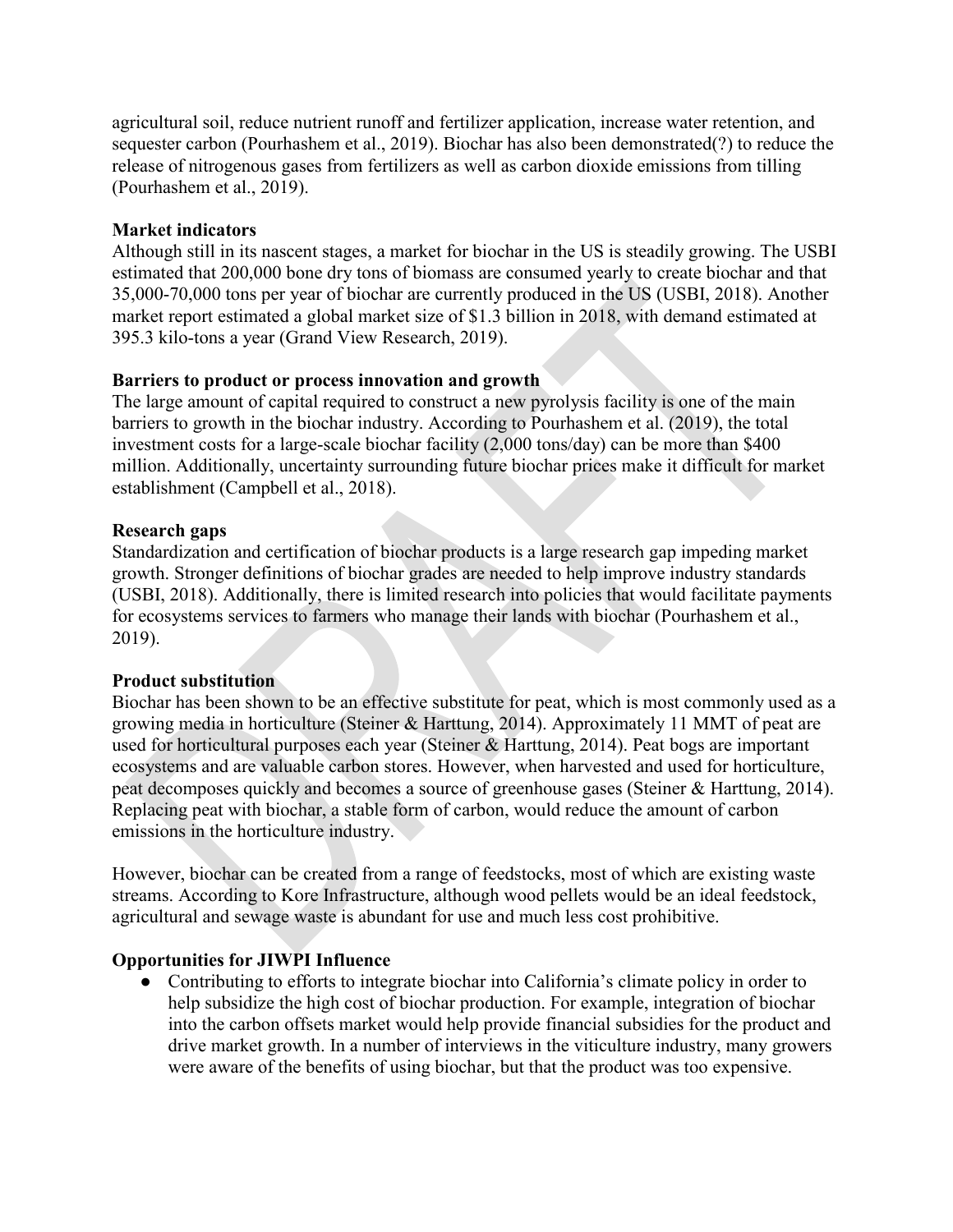Subsidizing biochar through climate policies could help engage this uncaptured share of the market.

## **MATRIX EXPLANATION**

- **Minimum feedstock required: 2,000 tons/day.** According to Pourhashem et al. (2019), a large-scale biochar facility operates at a scale of around 2,000 tons/day. Amount extrapolated from this estimate; based on assumption that facility operates 85% of the year. Kore Infrastructure stated they process approximately one ton of mixed feedstock per hour at their pyrolysis facility**.** Approximately 20-25 percent of their feedstock becomes biochar. Other manufacturers have estimated their dry weight feedstock throughputs to be approximately 700 kilograms per hour (Lee et al., 2013).
- **Carbon storage** *Yes.* Biochar can have a carbon content of around 60-70 percent and has the capacity to remain sequestered in soils for thousands of years (Granastein et al., 2009; Laird et al., 2009).
- **Technology readiness level** *9.* Biochar is currently produced at a scale of 2,000 tons/day in large scale plants with at least two dozen globally recognized operating companies (Pourhashem et al., 2019; Polaris Market Research, 2019).
- **Commercial readiness level** *5.* Currently, markets for biochar are not well established as there is substantial volatility and uncertainty surrounding biochar prices (Campbell et al., 2018). Additionally, while farmers are considered the primary customers of biochar, wide adoption of biochar into agricultural practices has not yet been achieved (Polaris Market Research, 2019). Industry participants are now focusing on educating farmers to help scale the industry.
- **Feedstock use** *Non-merchantable wood.* Various types of feedstocks can be used to create biochar, including non-merchantable wood.
- **International markets** *Yes.* According to Grand View Research (2019), most biochar is manufactured in North America (80 percent) and in Europe. Large amounts of biochar are produced in collaboration with research groups and institutions in rural areas in China, Japan, Brazil, and Mexico
- **Potential market size** *Medium.* Polaris Market Research (2019) estimates the global biochar market will reach \$3.23 billion by 2026, growing at a compound annual growth rate of 9.1%.
- **Research or analysis need** *High.* Standardization and certification of biochar products is a large research gap impeding market growth (USBI, 2018).
- **Can JIWPI influence outcomes?** *Medium*. Contributing to efforts to integrate biochar into California's climate policy can help subsidize the high cost of biochar and further spur the market.
- **Investment Potential.** According to Kore Infrastructure, biochar is not economically viable when produced by itself. Rather, it provides an additional revenue stream for pyrolysis facilities that are coproducing higher value products such as biogas and bio-oil. Investing in education for farmers about the benefits of biochar may help increase the scalability of biochar and help fund production of other pyrolysis products.

## **References**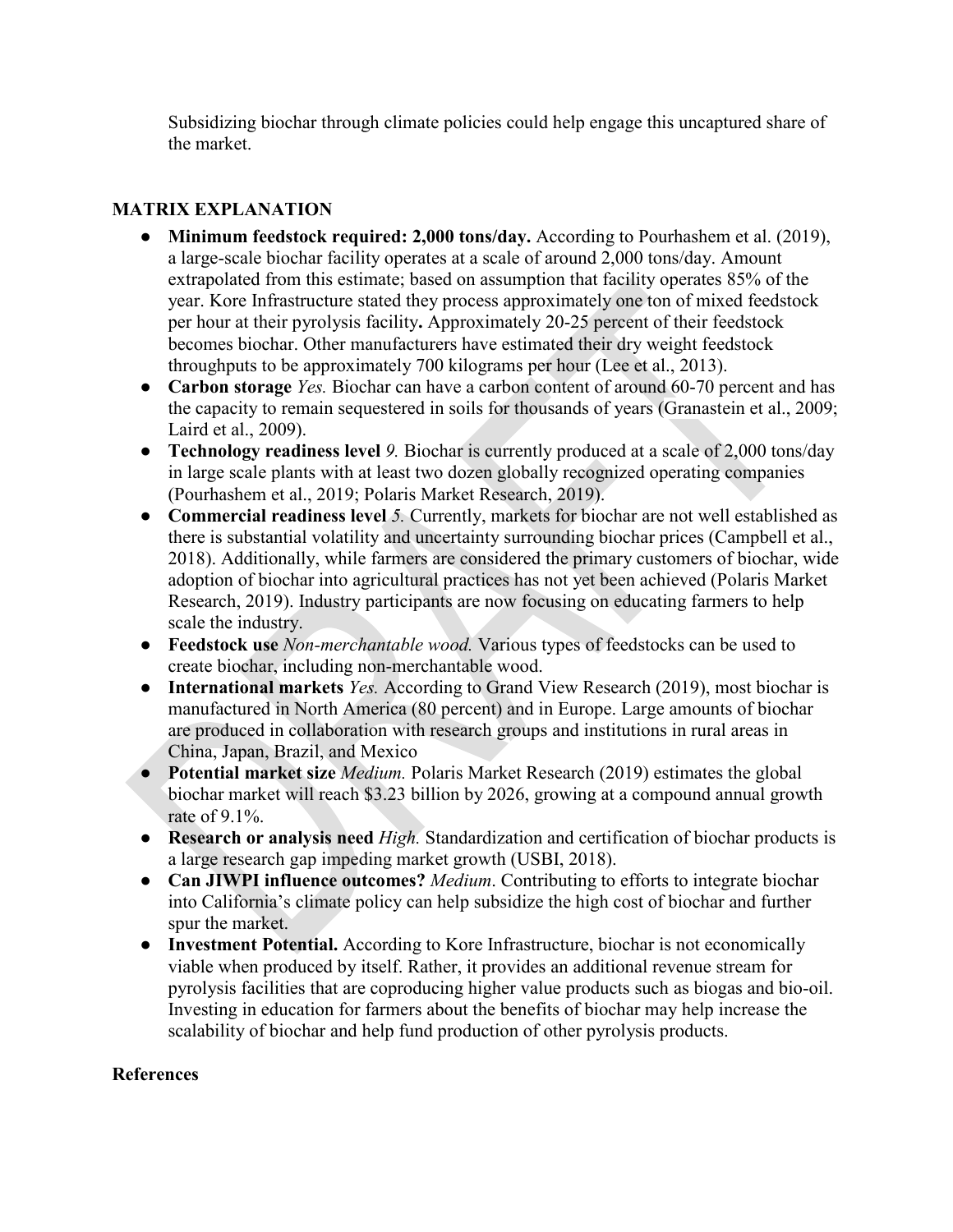Campbell, R. M., Anderson, N. M., Daugaard, D. E., & Naughton, H. T. (2018). Financial viability of biofuel and biochar production from forest biomass in the face of market price volatility and uncertainty. Applied energy, 230, 330-343.

Grand View Research (2019). Biochar Market Size, Share & Trends Analysis Report By Technology (Gasification, Pyrolysis), By Application (Agriculture (Farming, Livestock)), By Region, And Segment Forecasts, 2019 - 2025. Retrieved from [https://www.grandviewresearch.com/industry-analysis/biochar-market.](https://www.grandviewresearch.com/industry-analysis/biochar-market)

Polaris Market Research. (2019).Biochar Market Share, Size, Trends, & Industry Analysis Report, [By Technology (Gasification, Pyrolysis, Others), By Application (Agriculture {Livestock Farming, General Farming (Organic Farming, Inorganic Farming, Others)} Others), By Regions Segment Forecast, 2019 - 2026. Retrieved from https://www.kennethresearch.com/report-details/biochar-market/10082391.

Pourhashem, G., Hung, S. Y., Medlock, K. B., & Masiello, C. A. (2019). Policy support for biochar: Review and recommendations. GCB Bioenergy, 11(2), 364–380[.](https://doi.org/10.1111/gcbb.12582) <https://doi.org/10.1111/gcbb.12582>

Steiner, C., & Harttung, T. (2014). Biochar as a growing media additive and peat substitute. Solid Earth, 5(2), 995-999.

US Biochar Initiative (USBI). (2018). Survey and Analysis of the U.S. Biochar Industry. Retrieved from http://biochar-us.org/sites/default/files/newsfiles/Preliminary%20Biochar%20Industry%20Report%2008162018\_0.pdf.

## **PRODUCT: Activated Carbon**

## **Product Description**

Activated carbon is a form of carbon that has been processed to make it extremely porous (Adeleke, 2018). This high porosity gives activated carbon a large surface area which increases its adsorption capacity. Activated carbon is used for a range of purposes, most commonly in potable water purification and sewage treatment (Grand View Research, 2019). In 2018, 40% of the total volume manufactured in the world was used for water treatment applications (Grand View Research, 2019).

## **Existing capacity**

Although 10.8% of activated carbon business establishments are located in California (Adeleke, 2018), no commercial scale activated carbon facilities located in state were identified. However, Calgon Corporation has a reactivation manufacturing site located in Blue Lake, CA which recycles spent activated carbon.

Three companies dominate global market share: Kuraray Company Limited (50%), Cabot Corporation (20%), and Ingevity Corporation (8%) (Adeleke, 2018). Other key companies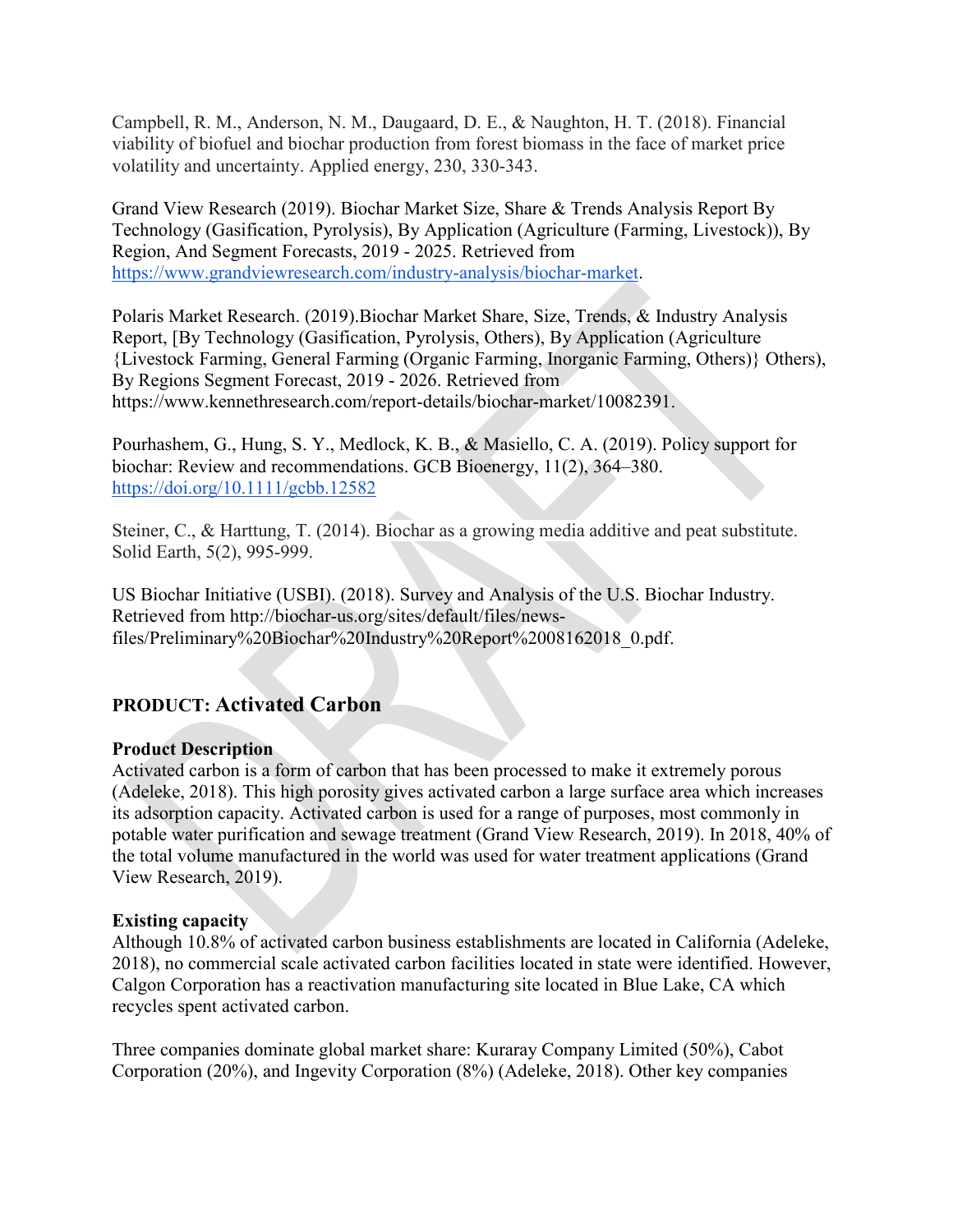include Carbon Activated Corporation, Jacobi Carbons AB, Calgon Carbon Corp., Osaka Gas Chemical Co. Ltd., and Evoqua Water Technologies LLC (Grand View Research, 2019).

#### **Justification**

Activated carbon is an existing mature industry that utilizes woody material as a feedstock. Thus, there is a high potential for the integration of non-merchantable wood feedstock.

#### **Market indicators**

Activated carbon is a mature global market (Adeleke, 2018). In 2019, the global market amounted to 2.4 MMT and is projected to grow to approximately 5 MMT by 2021, growing at a CAGR of 8.2 percent (Beroe, 2018). The global industry is also projected to reach \$353.5 million by 2023, growing at an annualized rate of 1.0 percent (Adeleke, 2018).

The production capacity in the US amounted to 0.256 MMT in 2018 (Beroe, 2018). Intensifying emission standards are anticipated to create a boon for the industry, as filtration for air and water pollution increases in demand (Adeleke, 2018). However, currently, in the US, exports account for 91% of industry revenue (Adeleke, 2018).

Currently, China is the biggest exporter of activated carbon, accounting for 18 percent of the current market, followed by the US (16 percent), Belgium (7 percent), and the Netherlands (6 percent) (Beroe, 2018). The Asia-Pacific region is also expected to have the fastest market growth, with a CAGR of 11.1 percent through 2022 (Shukla, 2016). All other regions are expected to experience market decline in response to the growth of the Asia-Pacific (Grand View Research, 2019).

#### **Barriers to product or process innovation and growth**

Activated carbon growth is largely confined by its high capital requirements. IBISWorld classified the activated carbon manufacturing industry as "moderately capital intensive" (Adeleke, 2018). They estimate that for every \$1.00 spent on labor, manufacturers spend \$0.15 on capital machinery and equipment. The price of feedstock is also a potentially large barrier to growth, as raw materials account for 68-72 percent of the final price (Market Reports World, 2019). Additionally, substitute products such as silica gel and super sand are expected to slow market growth (Market Reports World, 2019).

Environmental laws are another barrier to growth and may provide reason for the absence of activated carbon producers in California. For example, manufacturers are subject to the Clean Air Act as well as the Resource Conservation and Recovery Act and the Comprehensive Environmental Response, Compensation and Liability Act for handling and disposal of hazardous substances created during the production process (Adeleke, 2018). Additionally, as activated carbon is used in drinking water treatment facilities, manufacturers must adhere to the American Water Works Association standards. California environmental laws are commonly regarded as relatively strict compared to other states, which may be disincentivizing production in California.

#### **Research gaps**

Most research and development in the industry surrounds emerging end-uses in downstream markets, with emphasis currently placed on applications that can remove pathogens and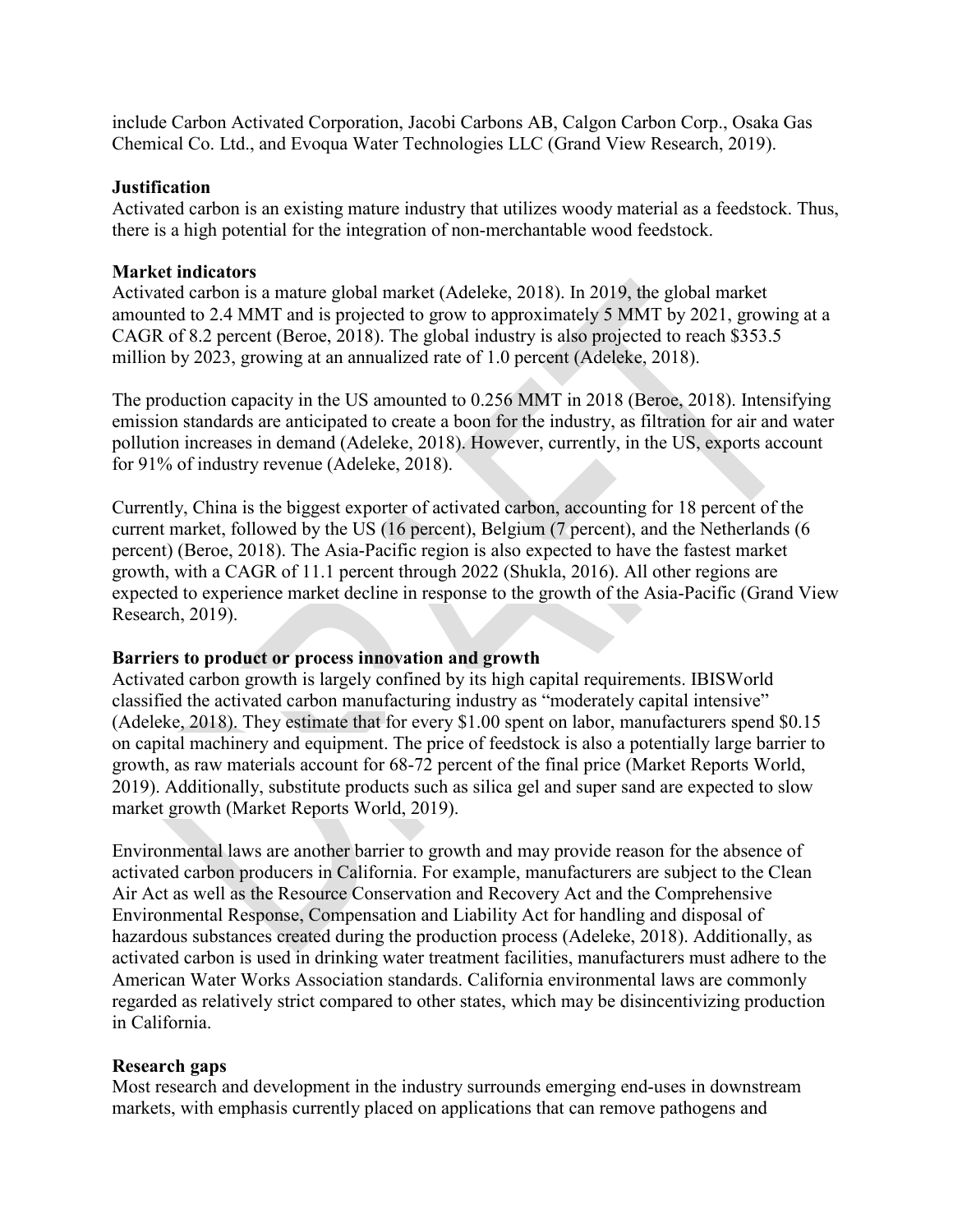contaminants (Adeleke, 2018). More research is needed to assess how California can encourage activated carbon production in state.

## **Product substitution**

Activated carbon is most commonly used for water purification and water treatment, making up 49% of end user industries (Beroe, 2018). It is projected that by 2020 activated carbon feedstock will consist mainly of wood/coal (57%) and coconut shells (37%) (Beroe, 2018). The availability of coconut shells as a feedstock is highly vulnerable to adverse environmental conditions that affect coconut production. Common product substitutes for activated carbon filtration includes sand filtration and silica gel filters. Additional substitutes, such as granular rubber and coke breeze have been tested as substitutes for activated carbon but have not been used at a commercial scale (Beroe, 2018).

## **Opportunities for JIWPI Influence**

- Investigate avenues for woody biomass to replace feedstocks currently being used in California facilities (if any exist)
- Research environmental laws and policies that may be disincentivizing activated carbon production in California

## **MATRIX EXPLANATION**

- **Minimum feedstock required** *Unknown.*
- **Carbon storage** *Yes.*
- **Technology readiness level 8-9.** Technological readiness is high as the level of research and development invested in technology change is low (Adeleke, 2018). Most research and development investment is driven by end uses in downstream markets.
- **Commercial readiness level** *9.* Activated carbon is a highly mature and globalized industry currently sold for a range of different end uses (Adeleke, 2018). Global market size is expected to reach \$5.12 billion by 2022 (Shukla, 2016).
- **Feedstock use** *Non-merchantable.*
- **International markets** *Yes.* The activated carbon manufacturing industry is highly globalized (Adeleke, 2018). Key exporting countries include China (18 percent), US (16 percent), Belgium (7 percent), and the Netherlands (6 percent). The market across the Asia-Pacific region is expected to grow the fastest, at a compound annual growth rate (CAGR) of 11.1 percent through 2022 (Beroe, 2018; Shukla, 2016).
- **Potential market size** *Large***.** Global market size is projected to reach 2.5-5 MMT by 2021 growing at a CAGR of 8.2 percent and \$5.12 billion by 2022 at a CAGR of 9.3 percent (Beroe, 2018; Shukla, 2016).
- **Research or analysis need** *Medium.* Market research on how to integrate nonmerchantable wood from California forests into a mature global market is necessary.
- **Can JIWPI influence outcomes?** *Medium.* Investigate environmental laws in California that may be disincentivizing activated carbon production in state

#### **References**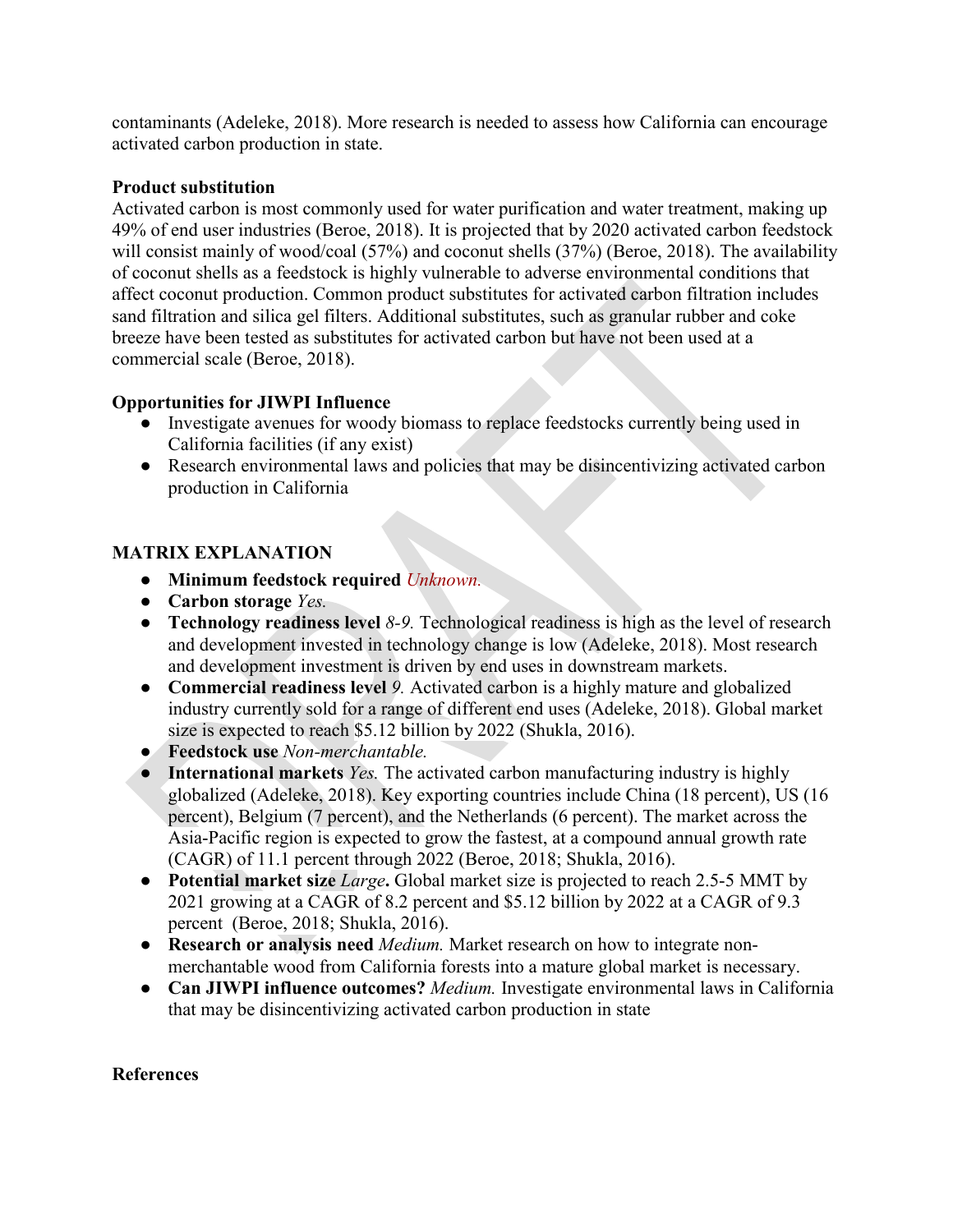Adeleke, V. (2018). IBIS World Industry Report OD4484 Activated Carbon Manufacturing in the US. IBISWorld.

Beroe (2018). Category Intelligence on Activated Carbon. Retrieved from [https://www.beroeinc.com/category-intelligence/activated-carbon-market/.](https://www.beroeinc.com/category-intelligence/activated-carbon-market/)

Grand View Research. (2019). Activated Carbon Market Size, Share & Trends Analysis Report By Product (Powdered, Granular), By Application (Liquid, Gas), By End Use (Water Treatment, Air Purification), By Region, And Segment Forecasts, 2019 - 2025. Retrieved from [https://www.grandviewresearch.com/industry-analysis/activated-carbon-market.](https://www.grandviewresearch.com/industry-analysis/activated-carbon-market)

Market Reports World (2019). Activated Carbon Market - Growth, Trends, and Forecast (2019 - 2024). Retrieved from [https://www.marketreportsworld.com/activated-carbon-market-growth](https://www.marketreportsworld.com/activated-carbon-market-growth-trends-and-forecast-2019-2024--13347362)[trends-and-forecast-2019-2024--13347362.](https://www.marketreportsworld.com/activated-carbon-market-growth-trends-and-forecast-2019-2024--13347362)

Shukla, S. (2016). Activated Carbon Market by Product Type (Powdered, Granular, and Others), End-Use (Water Treatment, Food & Beverage Processing, Pharmaceutical & Medical, Automotive, Air purification, and Other End-Uses), and Application (Liquid, and Gaseous) and - Global Opportunity Analysis and Industry Forecast, 2014-2022. Allied Market Research. Retrieved from [https://www.globenewswire.com/news-release/2019/07/15/1882739/0/en/Global-](https://www.globenewswire.com/news-release/2019/07/15/1882739/0/en/Global-Activated-Carbon-Market-Size-to-Reach-5-12-Billion-At-9-3-CAGR.html)[Activated-Carbon-Market-Size-to-Reach-5-12-Billion-At-9-3-CAGR.html.](https://www.globenewswire.com/news-release/2019/07/15/1882739/0/en/Global-Activated-Carbon-Market-Size-to-Reach-5-12-Billion-At-9-3-CAGR.html)

## **Product: Biocoal/Torrefied Wood**

## **Definitions**

Torrefied wood, also known as biocoal, is a product of partial pyrolysis. In this process, raw woody biomass is burned in an oxygenless environment at 250 to 300 degrees Celsius. Torrefaction removes much of the moisture and volatile compounds from biomass resulting in a product that has a higher energy density per unit mass compared to the raw feedstock. This higher density has the benefit of reducing the per Joule transportation cost of biomass. Additionally, one of the notable innovations within torrefaction technology is that the displaced volatile compounds are recaptured and burned as syngas, thus creating a more thermally efficient heating process that requires less energy input for production. The resulting biomass can be condensed and pelletized, creating a fuel with a similar energy density and handling properties as coal (Thrän et al., 2017). Because of this similarity, a common use for biocoal is to co-fire it within existing coal power plants since biocoal is considered carbon net-neutral (the carbon released from its burning is recaptured via tree growth) and completely lacks the heavy metal and sulfur emissions that come from coal.

## **Existing capacity**

In 2015 approximately 26 Mt of torrefied wood was produced globally; 5 Mt of which came from US exports (Thrän et al., 2017). Production demand came primarily from Europe: European Union countries subsidize biomass for use as carbon-neutral bioenergy towards meeting their Paris Agreement goals. East Asian countries like China, Japan, and South Korea also make up a large portion of global demand.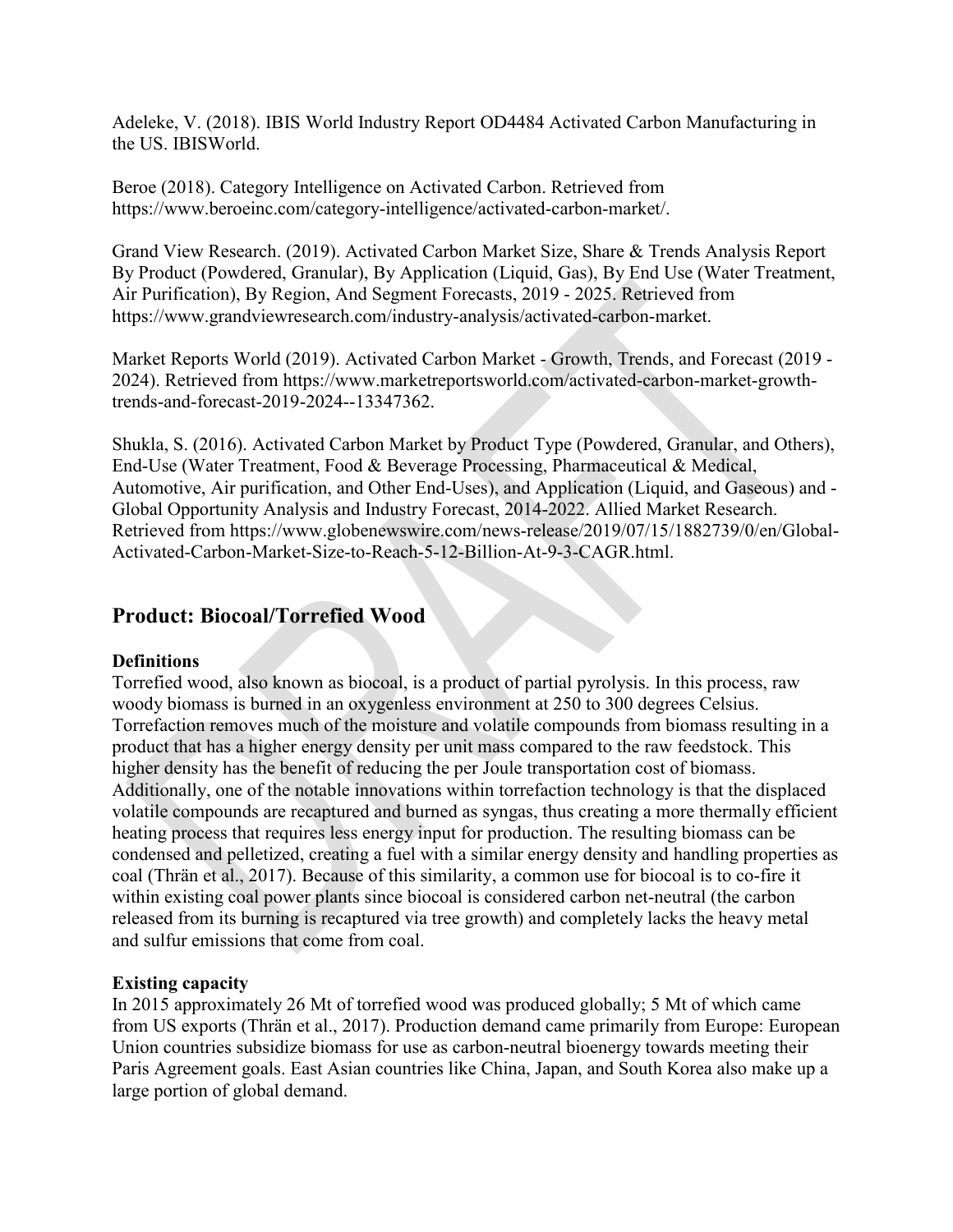In California, while some of the state's energy comes from woody biomass as a result of policies like SB 1122, the added cost of torrefaction to the high cost of forest woody biomass means that these facilities rely solely on raw materials rather than biocoal. That said, it is possible that a distributed network of satellite torrefaction facilities could, despite upfront costs, lead to overall cost savings at scale in California due to decreased transportation costs.

#### **Justification**

Torrefied wood has numerous benefits over raw biomass as bioenergy source. Torrefaction creates a product that is roughly 50% more energy dense, absent of most volatiles, and is mostly hydrophobic – meaning it can be stored with minimal risk of decay and carbon monoxide offgassing (Thrän et al., 2017). The decreased moisture content and increased density also help reduce the often prohibitively high cost of transportation associated with forest residuals. Additionally, compared to the fossil fuels that it can displace, torrefied wood has relatively lower GHG emissions associated with its use. As mentioned above

#### **Market indicators**

Interest and research into torrefaction has seen a steady rise in the past decade as indicated by the number of scholarly papers on the topic (Ribeiro et al. 2018). This research has focused on technological advancements as well as market research into supply chains and consumer demand (Fritsche et al., 2019). Coupled with the large and quickly growing international markets for biocoal, this indicates a potentially bright future for the product. In particular, there are a number of large commercial scale facilities (producing > 50,000 tons/year) operating internationally (Ribeiro et al. 2018, Cremers et al. 2015). However, it is important to recognize that demand for torrefied wood is in part subsidized by government demand for green energy – often in the form of feed-in tariffs and feed-in premiums, though the exact schemes vary between EU countries (Banja et al., 2019).

#### **Barriers to product or process innovation and growth**

One of the primary concerns expressed by biocoal consumers is product consistency. Energy facilities would benefit from quality assurances regarding gridability, moisture content and energy balance as a means of increasing consumer trust (Wild et al., 2016).

#### **Research gaps**

Much of the ongoing research on torrefied wood relates to product consistency for end-users. Different feedstock sources (e.g. pine versus spruce) can lead to small but important differences in certain characteristics such as minimum ignition energy or biological degradation (Fritsche et al., 2019). Additionally, various preheating and densification techniques can also lead to differences in product quality and consistency (Fengler et al., 2017).

#### **Product substitution**

As mentioned above, torrefied wood has a similar energy density and handling properties as coal, allowing it to be co-fired within existing coal facilities. Promising research also demonstrates potential for full-scale coal substitution within steam powered trains using a process that requires minimal retrofitting of steam engines (Fengler et al., 2017). There is also potential for use of biocoal within high temperature industrial heat processes such as paper, cement, glass, ceramics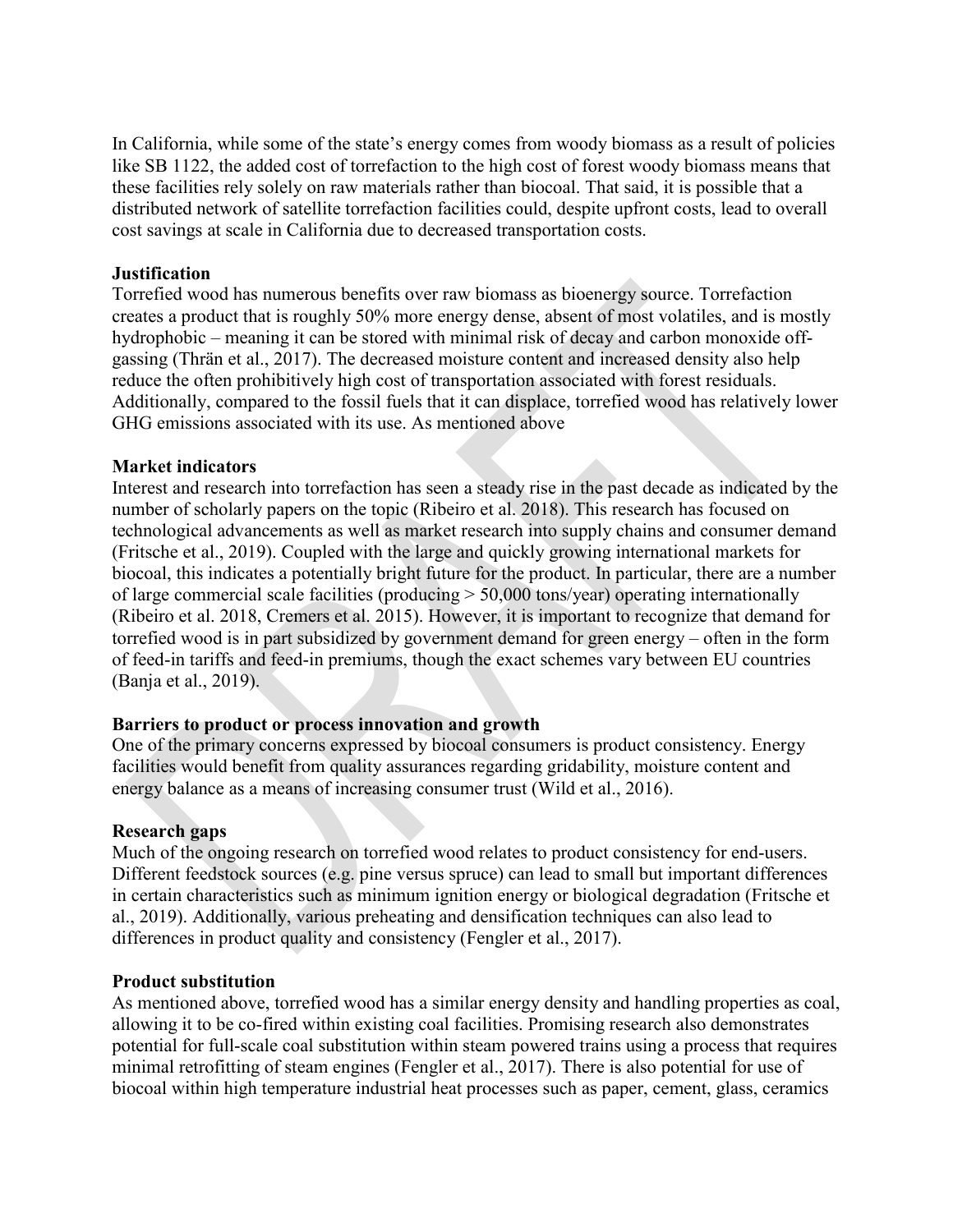and steel and iron production (Fritsche et al., 2019). Once again, limitations do remain in terms of inconsistency of biocoal pellets and the inability to fully match the energy density of coal.

## **Opportunities for JIWPI Influence**

- The JIWPI should steer market research towards the potential for California derived torrefied wood to meet the growing demand from East Asian countries like Japan and South Korea. This could come in the form of seeking out Asian business partners and researching the potential demand quantity and price points for the type and quality of pellets that could be produced in California.
- Invest in research regarding the cost and benefits of constructing satellite torrefaction facilities in California as a means reducing the cost of transportation to biomass energy facilities.

## MATRIX EXPLANATION

- **Minimum feedstock required**: *149,000 BDT/year.* In the United States, the Restoration Fuels facility in John Day, Oregon (construction to be completed in Q1 2020), is expected to produce 100,000 tons of product from 149,000 BDT/year. In Europe where markets for torrefied wood are boosted via government subsidies for green energy, the smallest commercial facilities require approximately 90,000 BDT/year (Cremers et al. 2015).
- **Carbon storage:** *No*. Considered carbon-neutral.
- **Technology readiness level:**l *7-8*. The John Day facility will be capable of producing >250 tons/day. A few European facilities also have similar production levels.
- **Commercial readiness level:** *6*. While numerous commercial facilities exist worldwide (primarily in Europe) the market is largely fueled by European government subsidy. Even despite the subsidies, many European facilities have been decommissioned or mothballed due to high production costs and unstable markets.
- **Feedstock use:** *Non-merchantable*. Can use various non-merchantable woody biomass feedstocks, from forest residues to sawdust.
- **International markets:** *Yes*. Large, growing demand particularly from European and East Asian countries expected. Market has grown globally from 6 Mt in 2006 to 26 Mt in 2015, with continued growth expected (Thrän et al., 2017).
- **Potential market size:** *Large*. Domestically there may be potential for conversion of local biomass electric facilities toward use of torrefied pellets. However, the greatest potential market lies from Asian countries like Japan and Korean, which combined are expected to have a demand of over 20 Mt of wood pellets per year by the mid-2020s (Thrän et al., 2017). Much of this demand is expected to be met by China and South East Asia countries, however there may still be a great deal of potential for California biomass within these markets.
- **Research or analysis need:** *Medium*. Need for more research into means of maintaining high levels of product quality across a range of feedstock sources including very small diameter forest residues.
- **Can JIWPI influence outcomes?** *Yes*. Two recommendations based on potential means of facilitating in-state use and international export of biocoal.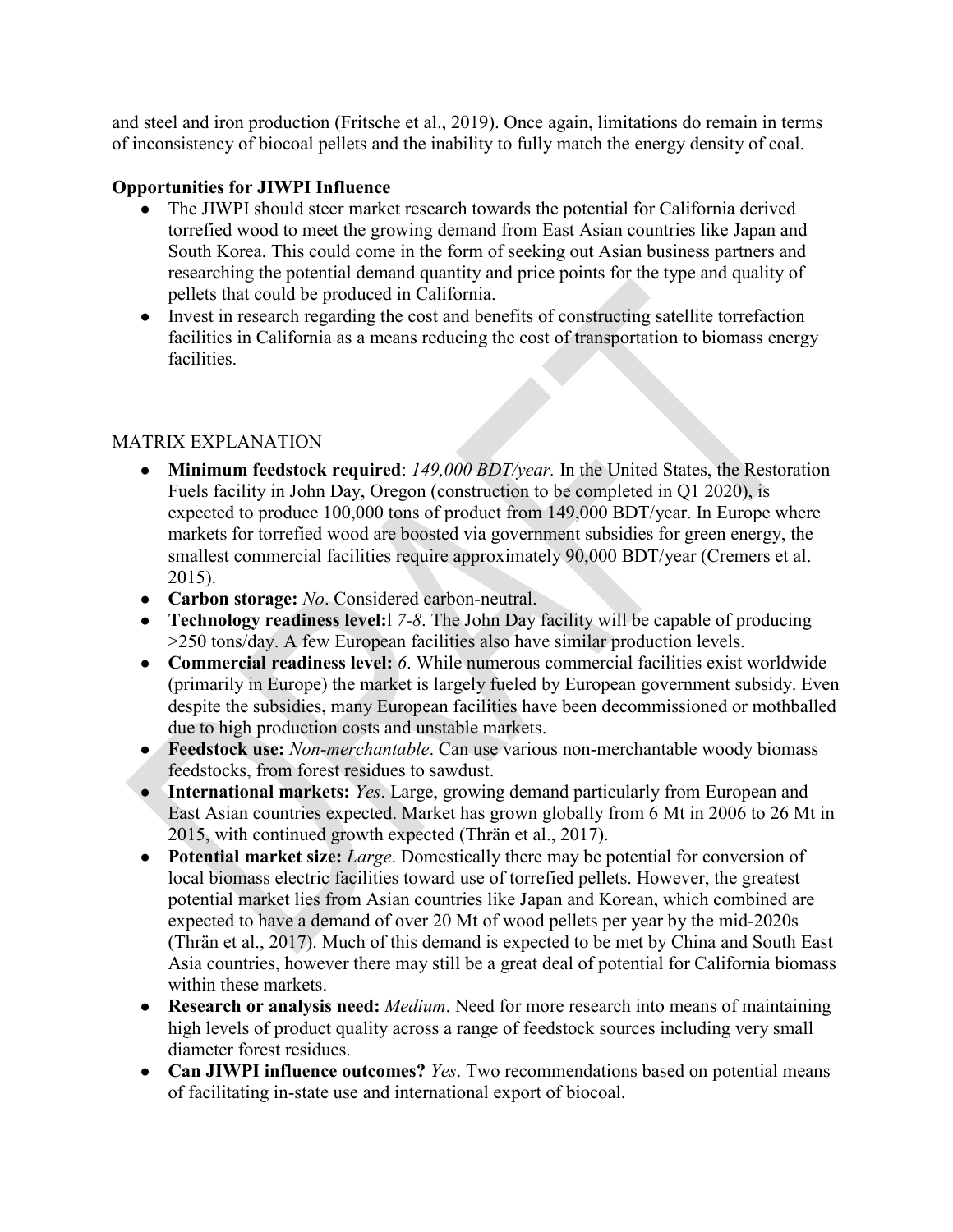## **References**

Banja, M., Sikkema, R., Jégard, M., Motola, V., & Dallemand, J.-F. (2019). Biomass for energy in the EU – The support framework. Energy Policy, 131, 215–228[.](https://doi.org/10.1016/j.enpol.2019.04.038) <https://doi.org/10.1016/j.enpol.2019.04.038>

Cremers, Marcel, Jaap Koppenjan, Jan middlekamp, Joop Witkamp, Shahab Sokhensanj, Staffan Melin, Sebnem Madrali. (2014) Status overview of torrefaction technologies: a review of the commercialsation status of biomass torrefaction. IEA Bioenergy

Fengler, W. A., & Ward, D. A. (2017). Preserving Solid Fuel Firing in a Post-Coal World. 22.

Mody, J., Saveliev, R., Bar-ziv, E., & Perelman, M. (2014.). Production and characterization of biocoal for coal-fired boilers. Proceedings of the National Academy of Sciences. ASME Power Conference (2014).

Ribeiro, J., Godina, R., Matias, J., & Nunes, L. (2018). Future Perspectives of Biomass Torrefaction: Review of the Current State-Of-The-Art and Research Development. Sustainability, 10(7), 2323. <https://doi.org/10.3390/su10072323>

Thrän, D., Peetz, D., Schaubach, K., Mai-Moulin, T., Junginger, H. M., Lamers, P., & Visser, L. (2017). Global Wood Pellet Industry and Trade Study 2017. IEA Bioenergy Task 40.

Wild et al. 2016. Possible effects of torrefaction on biomass trade. IEA Bioenergy Task 40. April 2016.

Wilén, Carl, Kai Sipilä, Sanna Tuomi, Ilkka Hiltunen, Christian Lindfors, Esa Sipilä, Terttu-Leea Saarenpää & Markku Raiko. 2014. Wood torrefaction – market prospects and integration with the forest and energy industry. VTT Technology 163. 55 p.

## **Product: Renewable Natural Gas**

#### **Product Description**

Deployment of fuels having a lower carbon intensity can help the state reach its goals for aggressive greenhouse gas emissions reduction.

One pathway to substantially reduce GHG and criteria pollutant emissions is by expanded use of renewable natural gas (RNG). RNG can be produced from a number of sources, such as digesters, wastewater treatment facilities, landfills and from thermal conversion of renewable carbonaceous materials like woody biomass.

Here, we target the thermal conversation of woody biomass to RNG via gasification and subsequent catalytic conversion. This is broadly known as methanation, or the Sabatier process.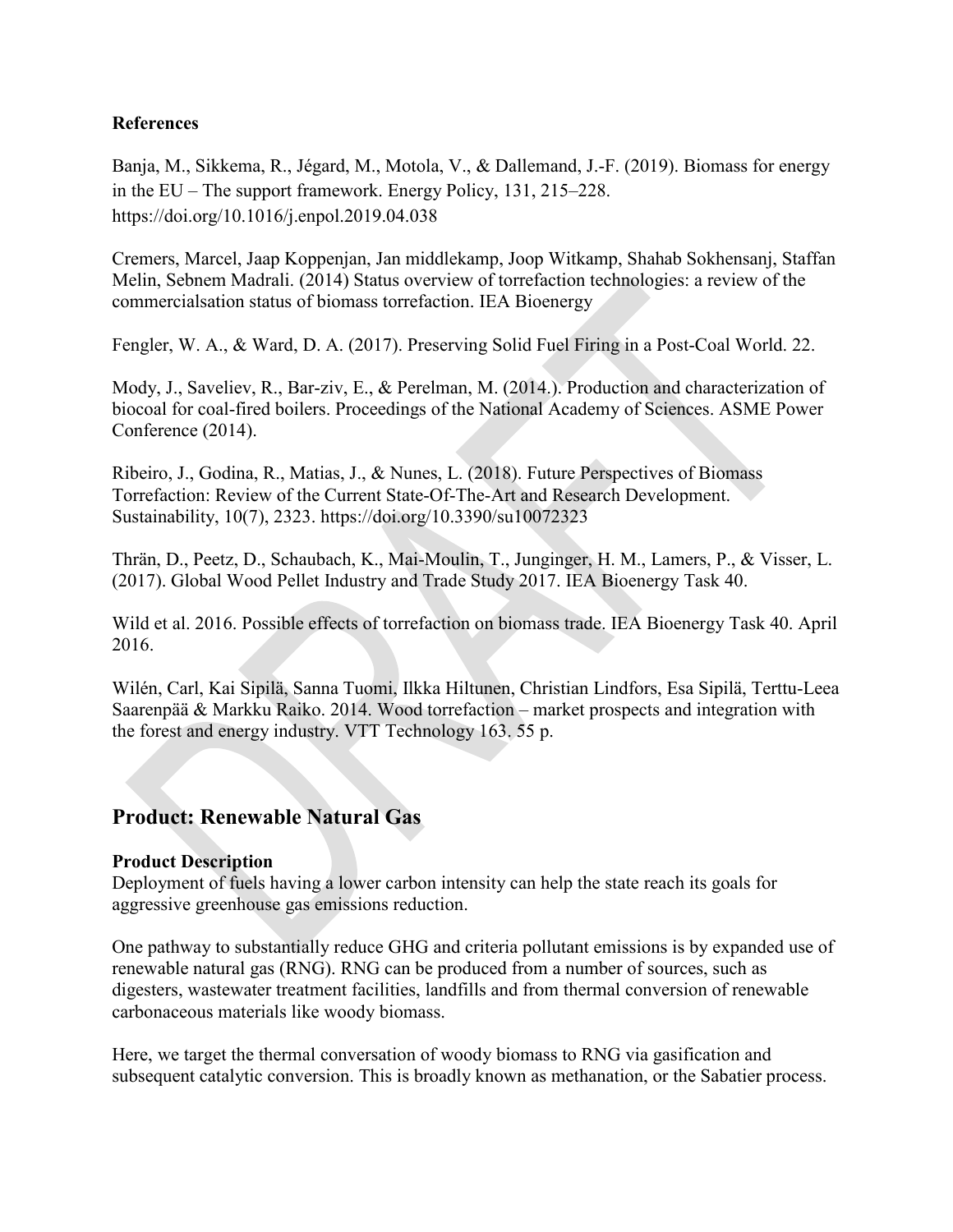Commercial suppliers of these technologies include Andritz and Haldor Topsoe A/S (GTI, 2019).

RNG is distinguished from biogas by its quality. RNG can be produced by upgrading biogas or syngas to be of an appropriate quality and make-up to supplement or replace natural gas. Most RNG being used in California and throughout the rest of the United States is produced from landfills (GTI, 2019).

## **Existing Capacity**

We are not aware of any existing demonstrations of this technology using forest biomass. However, there have been at least two proposals for facilities producing RNG in California:

- (1) The Gas Technology Institute has produced an engineering design for RNG production in Stockton, CA. The facility would operate at the DTE biomass power plant in Stockton, producing 3 BCF/yr RNG and displacing approx 170,000 tons of CO2/yr (GTI, 2019).
- (2) San Joaquin Renewables has announced intentions to develop an RNG production facility employing methanation on agricultural wood waste in McFarland, California (San Joaquin Renewables, 2019).

#### **Justification**

Renewable natural gas production and consumption has expanded dramatically in the United States in recent years, based on policy support by the U.S. Renewable Fuel Standard and California's low-carbon fuel standard. While much of this RNG is sourced from the anaerobic digestion of wet biomass (e.g. manure), it is possible to convert woody biomass to RNG using thermochemical processing.

#### **Market Indicators**

Several electricity and gas utilities in California, namely SoCalGas, have expressed an interest in the production and procurement of RNG as part of California's climate policy (SoCalGas, 2019).

Further, California has also passed a renewable gas standard (SB 1440), calling for an increasing share of RNG to be produced from biomass. The law was signed in 2018 by then-Governor Brown.

## **Barriers to product or process innovation and growth**

The primary barrier to growth of RNG from forest biomass is the lack of a demonstration facility operating on woody biomass feedstock.

## **Research Gaps**

See 'Barriers' above.

#### **Product Substitution**

RNG is a direct substitute for fossil-derived natural gas. Natural gas is a hydrocarbon gas mixture consisting primarily of methane. California is a large producer and consumer of natural gas, consuming over 2,000 BCF/yr.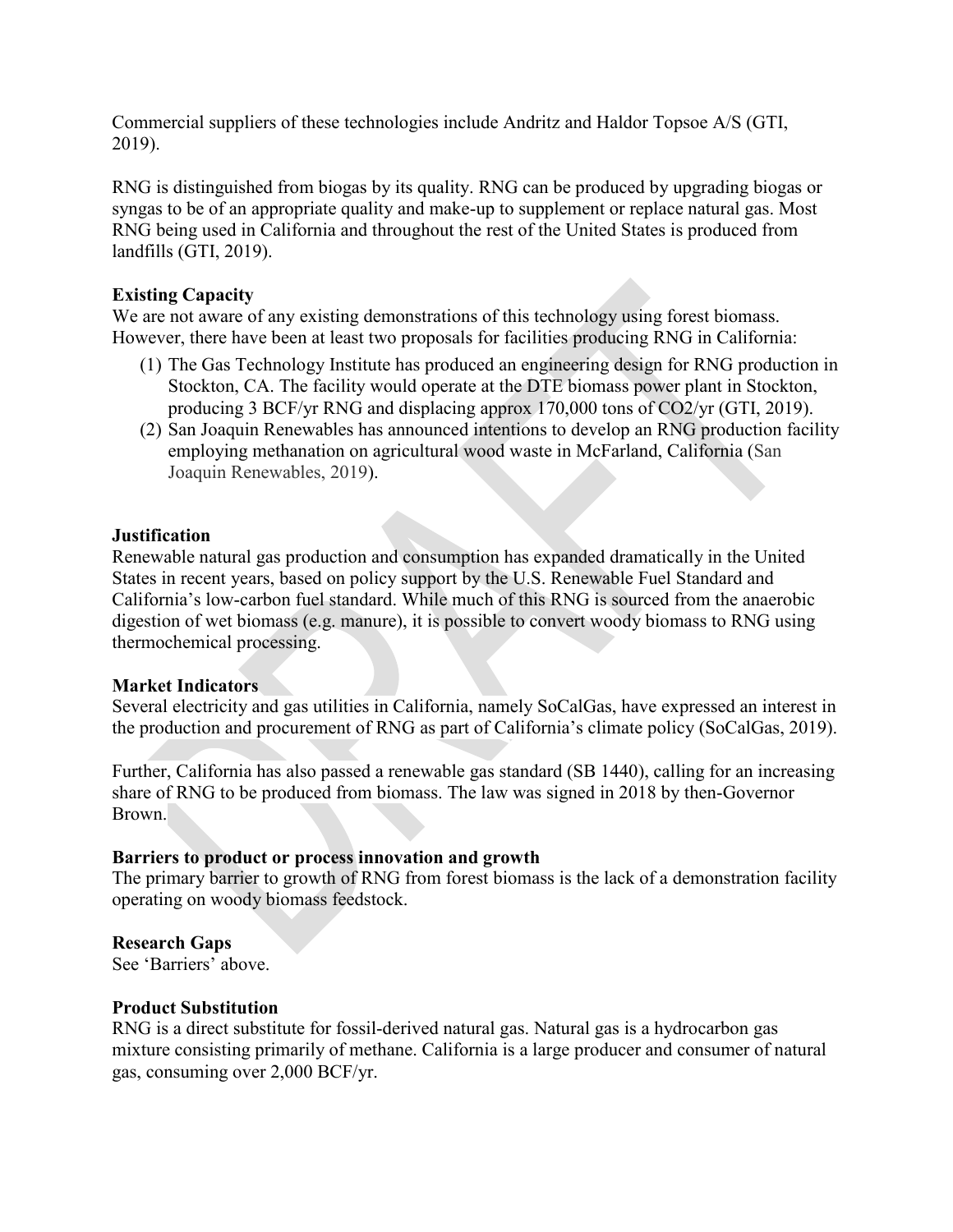## **Opportunities for JIWPI Influence**

- Facilitate development of a demonstration facility.
- Other market development activities, including policy, finance, or technology incubation.

## **MATRIX EXPLANATION**

- **Minimum feedstock required:** *250,000 BDT/yr*. The Gas Technology Institute has based their engineering design on a renewable natural gas (RNG) facility that would convert wood waste on a feedstock demand of 310,000 tons of biomass at 17% moisture. This is roughly 250,000 BDT (GTI, 2019).
- **Carbon storage:** *Possible*. The Gas Technology Institute included carbon capture and sequestration (CCS) as a possibility in their engineering design study.
- **Technology readiness level:** *6*. According to the Gas Technology Institute, there has been previous pilot-scale testing in the United States and commercial scale design work performed in Europe of RNG technologies using woody biomass as a feedstock. We are not aware of the demonstration of an actual system prototype in a relevant environment. (GTI, 2019)
- **Commercial readiness level:** *5*. A deep understanding of the target application and market (low-carbon fuels in California) has been achieved. However, we are not aware of any companies developing a facility in California that operates on forest biomass.
- **Feedstock use:** *Non-merchantable wood.* All lignocellulosic biomass, including forest and agricultural wastes, can be used.
- **International markets**: *Yes.* In Europe there is currently a large demand for locally produced RNG and biogas, however, we do not expect California to enter into the European market.
- **Potential market size:** *Large.* The National Renewable Energy Laboratory has estimated California's potential natural gas demand as a transportation fuel to be  $\sim$ 110 trillion Btu/year by 2030 (Penev, 2016). This is a market size of 110 BCF/yr, or roughly 9.5 million BDT/yr of wood demand.
- **Research or analysis need:** *High*. We are not aware of the demonstration of an actual system prototype in a relevant environment. As such, JIWPI could help facilitate the demonstration of this technology in CA.
- **Can JIWPI influence outcomes?** *High*. JIWPI could facilitate the development of a demonstration facility, or perform other market development activities, including policy, finance, or technology incubation.

## **References**

Gas Technology Institute (GTI). (2019). *Low-Carbon Renewable Natural Gas (RNG) from Wood Wastes*. Retrieved from [https://www.gti.energy/wp-content/uploads/2019/02/Low-Carbon-](https://www.gti.energy/wp-content/uploads/2019/02/Low-Carbon-Renewable-Natural-Gas-RNG-from-Wood-Wastes-Final-Report-Feb2019.pdf)[Renewable-Natural-Gas-RNG-from-Wood-Wastes-Final-Report-Feb2019.pdf](https://www.gti.energy/wp-content/uploads/2019/02/Low-Carbon-Renewable-Natural-Gas-RNG-from-Wood-Wastes-Final-Report-Feb2019.pdf)

Penev, M., Melaina, M., Bush, B., Muratori, M., Warner, E., & Chen, Y. (2016). *Low-carbon natural gas for transportation: well-to-wheels emissions and potential market assessment in California* (No. NREL/TP-6A50-66538). National Renewable Energy Lab.(NREL), Golden, CO (United States).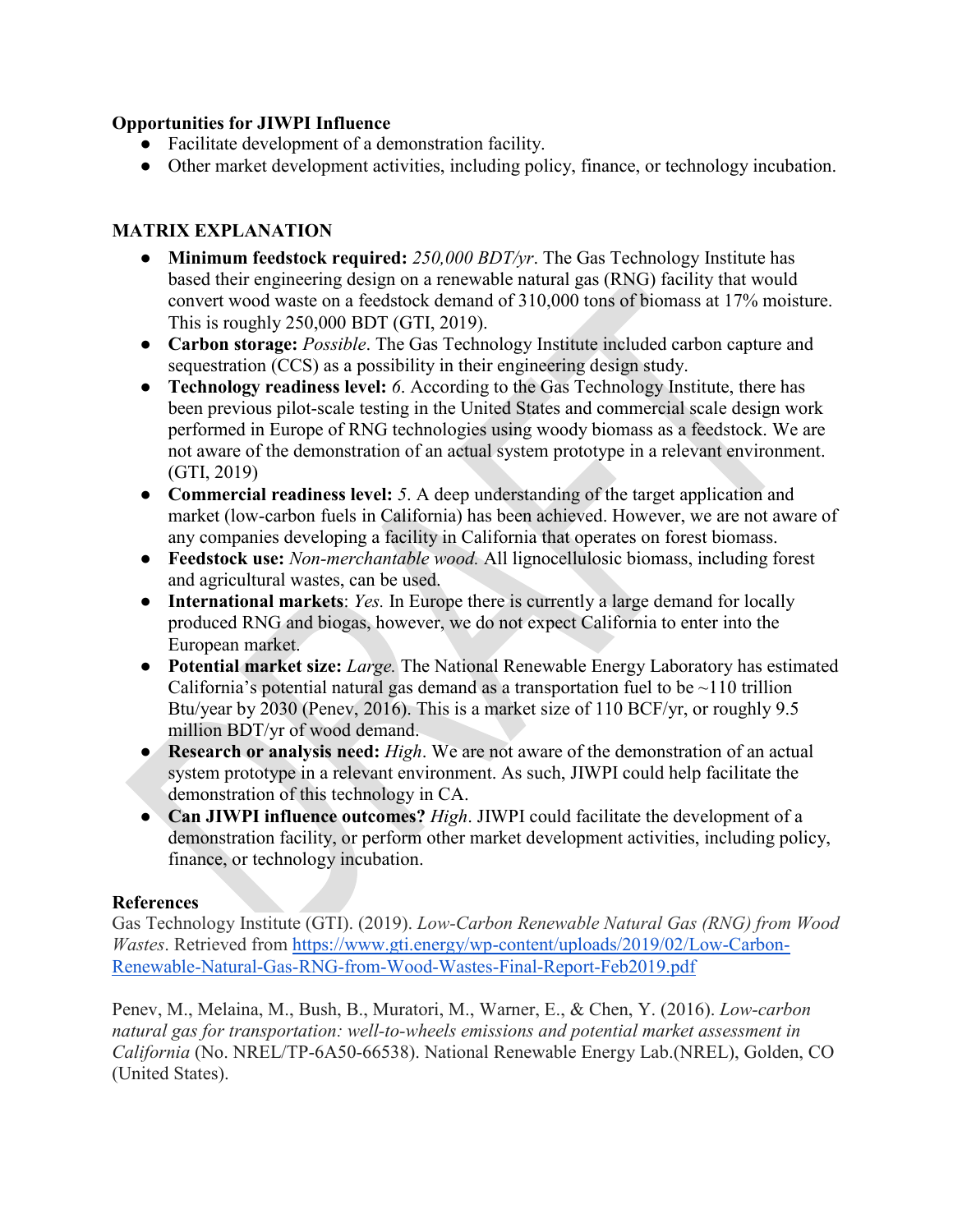San Joaquin Renewables. (2019, August 23). About San Joaquin Renewables. Retrieved from https://sjrgas.com/about-san-joaquin-renewables/.

SoCalGas. (n.d.). Biogas and Renewable Natural Gas: SoCalGas. Retrieved December 4, 2019, from [https://www.socalgas.com/smart-energy/renewable-gas/biogas-and-renewable-natural-gas.](https://www.socalgas.com/smart-energy/renewable-gas/biogas-and-renewable-natural-gas)

S.B. 1440, Energy: biomethane: biomethane procurement.(Ca. 2018). [https://leginfo.legislature.ca.gov/faces/billTextClient.xhtml?bill\\_id=201720180SB1440](https://leginfo.legislature.ca.gov/faces/billTextClient.xhtml?bill_id=201720180SB1440)

## **Product: Fischer - Tropsch Fuels**

#### **Product Description**

Fischer-Tropsch fuels are derived from biomass through gasification, gas cleaning, and catalytic treatment. Solid biomass is first gasified in oxygen and steam, with subsequent gas conditioning that includes cleaning of the raw synthesis gas and in some cases adjusting the composition of the syngas in preparation for downstream synthesis of Fischer-Tropsch liquids (FTL). Prior to synthesis, CO2 and sulfur compounds are removed in the acid gas removal step. The CO2 may be vented or captured and stored underground. Fischer-tropsch liquids typically contain a mixture of hydrocarbons, including gasoline and diesel substitutes (Kreutz, 2008).

## **Existing Capacity**

Red Rocks Biofuels has proposed a facility in Lakeview, Oregon in part to serve California markets. This facility will consume 68,000 BDT/yr of biomass to produce 7.2 million gallons a year of jet fuel, 7.2 million gallons a year of diesel fuel, and 3.6 million gallons a year of naphtha (Red Rock Biofuels, 2018). This facility has not yet been placed in service.

Velocys plans on taking woody biomass forest residue from lumber industries and convert using proprietary Fischer Tropsch processes into aviation or heavy duty road transportation fuels. Of particular interest is Velocys integration of carbon capture utilization and storage (CCUS) technology into the process. Generating net negative carbon intensity fuels (Stratmann, 2019).

#### **Justification**

Among low-carbon transportation fuels, the production of FTL from lignocellulosic biomass has been given considerable attention. FTL offers logistical advantages over other biomass-derived fuels, including: (i) it is an energy-dense liquid fuel, (ii) no significant transportation fuel infrastructure changes would be required for widespread use, (iii) it can accommodate more easily the wide range of biomass feedstocks that are likely to characterize the lignocellulosic biomass supply—because gasification-based processes tend to more tolerant of feedstock heterogeneity than biochemical processes (Kreutz, 2008).

## **Market Indicators**

There is an active international market for low-carbon liquid fuels. California currently uses liquid hydrocarbon fuels in the vast majority of its nearly 30 million vehicles.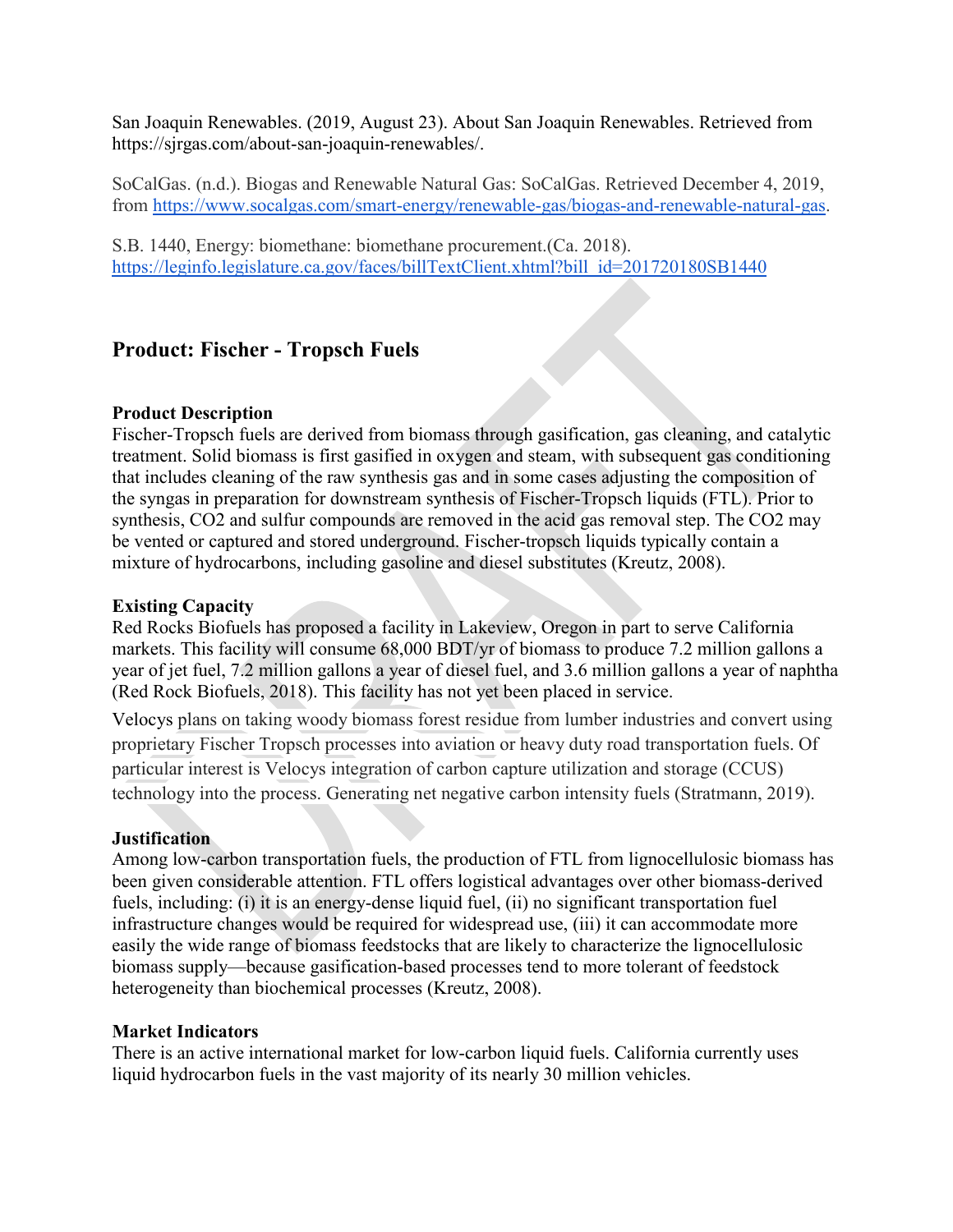Barriers to FTL from biomass are primarily financial, rather than technical. Renewed commercial interest in these fuels has been driven, in part, by low-carbon fuels policy in the Western United States, including California's LCFS. The LCFS provides subsidies for lowcarbon fuels derived from lignocellulosic biomass.

#### **Barriers to product or process innovation and growth**

FTL plants exhibit large economies of scale, which increases the minimum viable capital investment necessary to construct a commercial facility (Sanchez and Kammen, 2016). Compared to other low-carbon fuels facilities (e.g. RNG, lignocellulosic ethanol), FTL plants face considerably higher capital requirements.

Furthermore, large feedstock requirements can create challenges with respect to security of supply of forest biomass in California.

#### **Research Gaps**

Barriers to F-T fuels from biomass are primarily financial, rather than technical. Several market formation activities, such as identification of candidate facility locations or preliminary front end engineering and design (pre-FEED) studies, could contribute to technology scale up.

#### **Product Substitution**

FTL is a direct substitute for fossil-derived liquid transportation fuels, including gasoline and diesel. FTL is a hydrocarbon liquid mixture that can be separated into drop-in fuels replacements. California is a large producer and consumer of petroleum, consuming over 15 billion gallons of gasoline in 2015. (State of Ca, 2019)

## **Opportunities for JIWPI Influence**

● Should Red Rocks Biofuels proposed facility overcome key technical and financial hurdles, the JIWPI could undertake market formation activities, including policy, finance, or technology incubation.

## **MATRIX EXPLANATION**

- **Minimum feedstock required:** *68,000 BDT/yr.* Red Rocks Biofuels has proposed a facility in Lakeview, Oregon in part to serve California markets. This facility will consume 68,000 BDT/yr of biomass to produce 7.2 million gallons a year of jet fuel, 7.2 million gallons a year of diesel fuel, and 3.6 million gallons a year of naphtha (Red Rock Biofuels, 2019).
- **Carbon storage:** *Possible.* CO2 capture and sequestration (CCS) is achievable on highpurity streams of CO2 produced during F-T fuels synthesis (Sanchez and Kammen, 2016).
- **Technology readiness level:** *7.* There have been several successful demonstrations of fuels synthesis via gasification and fischer-tropsch conversion of woody biomass. Fullscale demonstration, including startup and testing, has not yet been completed.
- **Commercial readiness level:** *6-7.* A deep understanding of the target application and market (low-carbon fuels in California) has been achieved. Product design is complete. Supply, customer agreements, and regulatory compliance are in process.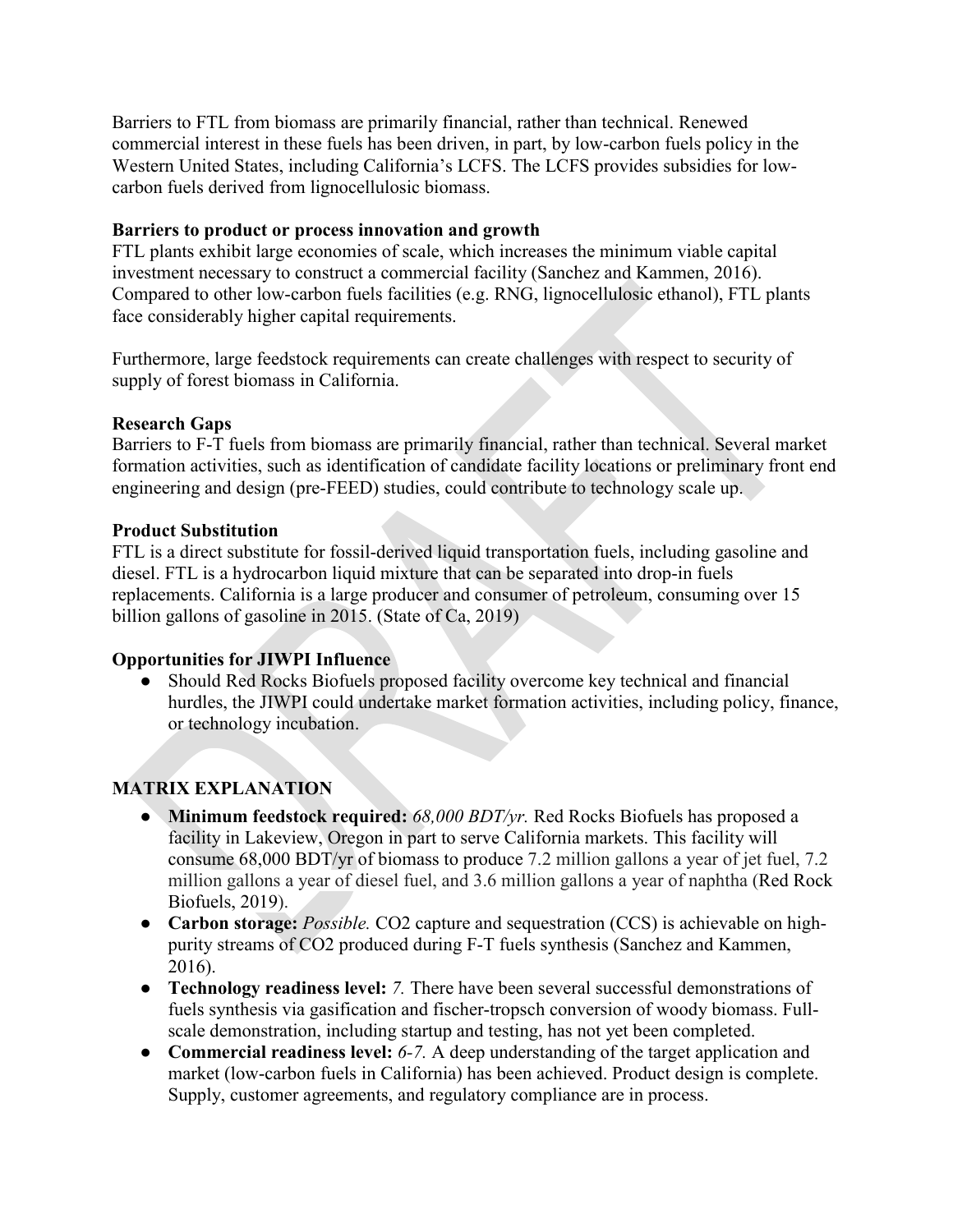- **Feedstock use:** *Non-merchantable wood.* All lignocellulosic biomass, including forest and agricultural wastes, can be used.
- **International markets**: *Yes.* There is an active international market for low-carbon liquid fuels.
- **Potential market size:** *Large.* California currently uses liquid hydrocarbon fuels in the vast majority of its nearly 30 million vehicles.
- **Research or analysis need:** *Medium*. Barriers to F-T fuels from biomass are primarily financial, rather than technical. Several market formation activities could contribute to technology scale up.
- **Can JIWPI influence outcomes?** *High*. Should Red Rocks Biofuels proposed facility overcome key technical and financial hurdles, the JIWPI could undertake market formation activities.

#### **References**

Sanchez, D. L., & Kammen, D. M. (2016). A commercialization strategy for carbon-negative energy. Nature Energy, 1, 15002.

Kreutz, T. G., Larson, E. D., Liu, G., & Williams, R. H. (2008, September). Fischer-Tropsch fuels from coal and biomass. In *25th annual international Pittsburgh coal conference* (Vol. 29, p. e2). Princeton University Pittsburg.

Red Rock Biofuels. (n.d.). Lakeview Site. Retrieved December 4, 2019, from [https://www.redrockbio.com/lakeview-site.html.](https://www.redrockbio.com/lakeview-site.html)

Stratmann, P. (n.d.). From waste woody biomass to carbon negative transportation fuels via CCUS. Retrieved December 4, 2019, from [http://www.biofuelsdigest.com/bdigest/2019/12/02/from-waste-woody-biomass-to-carbon](http://www.biofuelsdigest.com/bdigest/2019/12/02/from-waste-woody-biomass-to-carbon-negative-transportation-fuels-via-ccus/)[negative-transportation-fuels-via-ccus/.](http://www.biofuelsdigest.com/bdigest/2019/12/02/from-waste-woody-biomass-to-carbon-negative-transportation-fuels-via-ccus/)

California, S. of. (n.d.). Board of Equalization Home Page. Retrieved December 4, 2019, from http://www.boe.ca.gov/.

## **Product: Gas Fermentation for Fuels**

## **Product Description**

Low-carbon cellulosic ethanol can be produced from lignocellulosic biomass through gasification, gas cleaning, and gas fermentation. The resulting syngas from gasification and gas cleaning is converted into cellulosic ethanol using gas fermentation technologies. Gas fermentation typically employs engineered bacteria to biologically process syngas into ethanol.

## **Existing Capacity**

Aemetis has proposed a facility in Riverbank, CA that will produce 12 million gallons per year of cellulosic ethanol from 133,000 BDT/yr of agricultical wood waste from orchards. This facility has successfully secured a USDA loan guarantee, a 20-year feedstock supply agreement,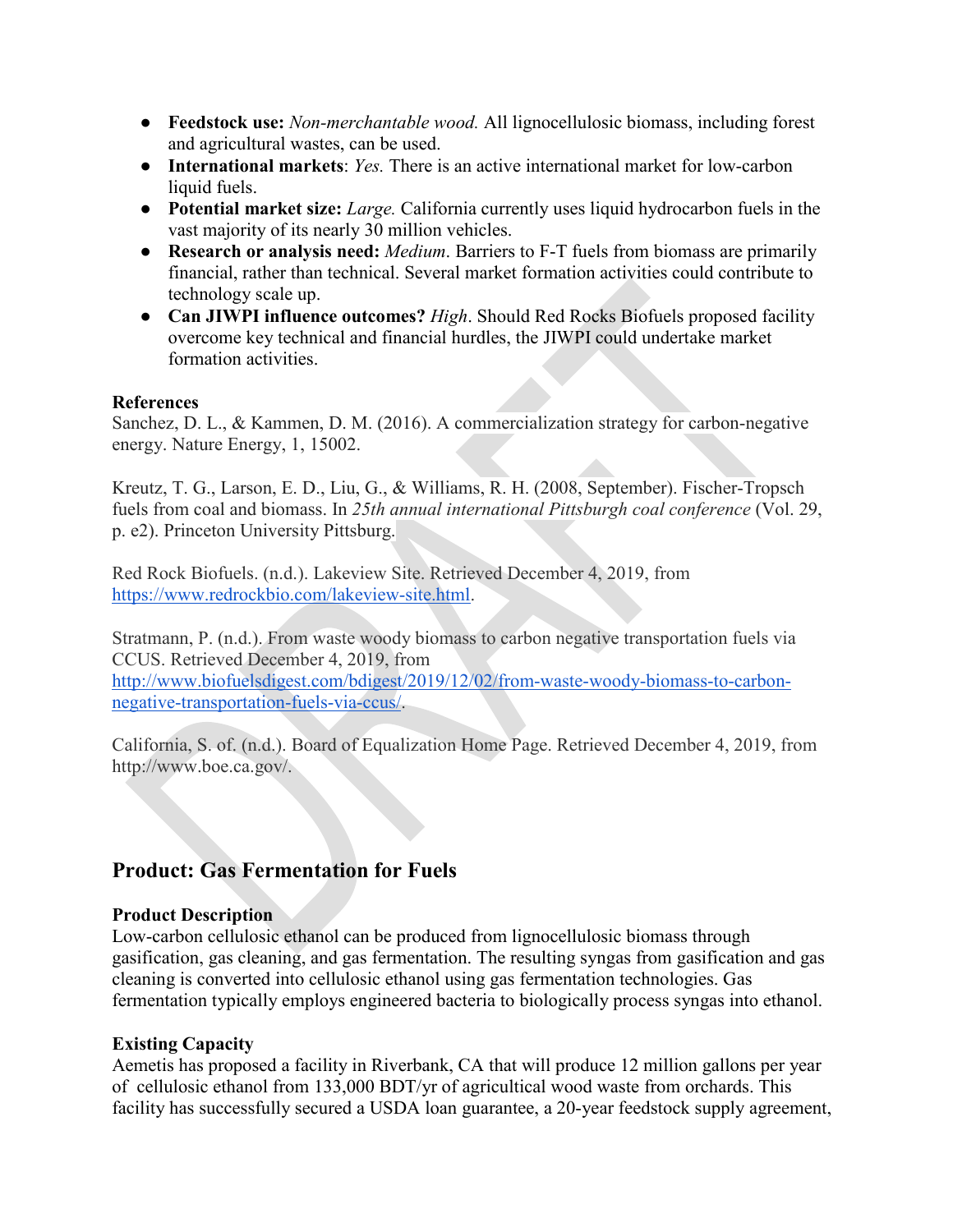and a 55-year land lease (Shaver, 2018). Aemetis plans to open the facility in 2020 and an integrated demonstration unit has operated for 120 days. Future expansion at 3 other locations would bring total production to 160 million gallons of cellulosic ethanol (Aemetis, 2019).

#### **Justification**

Cellulosic ethanol is a low-carbon liquid transportation fuel that can be produced from lignocellulosic biomass. However, traditional biological processes to produce ethanol from lignocellulosic biomass, such as pretreatment, enzymatic hydrolysis, and fermentation of sugars, are not presently commercial viable in the United States. Gas fermentation is an alternative process that has recently found commercial markets. Large-scale technology producers, such as LanzaTech, are actively exploring market development in California and elsewhere.

## **Market Indicators**

There is an active international market for low-carbon liquid fuels. California currently uses liquid hydrocarbon fuels in the vast majority of its nearly 30 million vehicles. Renewed commercial interest in these fuels has been driven, in part, by low-carbon fuels policy in the Western United States, including California's LCFS. The LCFS provides subsidies for lowcarbon fuels derived from lignocellulosic biomass.

#### **Barriers to product or process innovation and growth**

The primary barrier to growth of cellulosic ethanol from forest biomass via gas fermentation is the lack of a demonstration facility operating on woody biomass feedstocks.

#### **Research Gaps**

See 'Barriers' above

#### **Product Substitution**

Ethanol derived from biomass is a transportation fuel already consumed at large scale in the United States (>15 billion gallons / yr). It is primarily used in light-duty vehicles as a source of transportation energy, and fuel octane enhancement. California currently consumes 1 billion gallons/yr of ethanol, which could be made from  $\sim$ 11 million BDT/yr biomass.

## **Opportunities for JIWPI Influence**

● Should the Aemetis Riverbank facility achieve commercial viability, the JIWPI could undertake market formation activities, including policy, finance, or technology incubation.

## **MATRIX EXPLANATION**

- **Minimum feedstock required:** *130,000 BDT/yr.* Aemetis, Inc is constructing a commercial scale facility producing 12 million gallons of ethanol per year from waste agricultural biomass in Riverbank, CA. (Shaver, 2018).
- **Carbon storage:** *No.* Cellulosic ethanol derived from gas fermentation is a low-carbon fuel.
- **Technology readiness level:** *8*. Gas fermentation to produce ethanol is proven at a commercial scale, but not using woody biomass as a feedstock. Aemetis, Inc has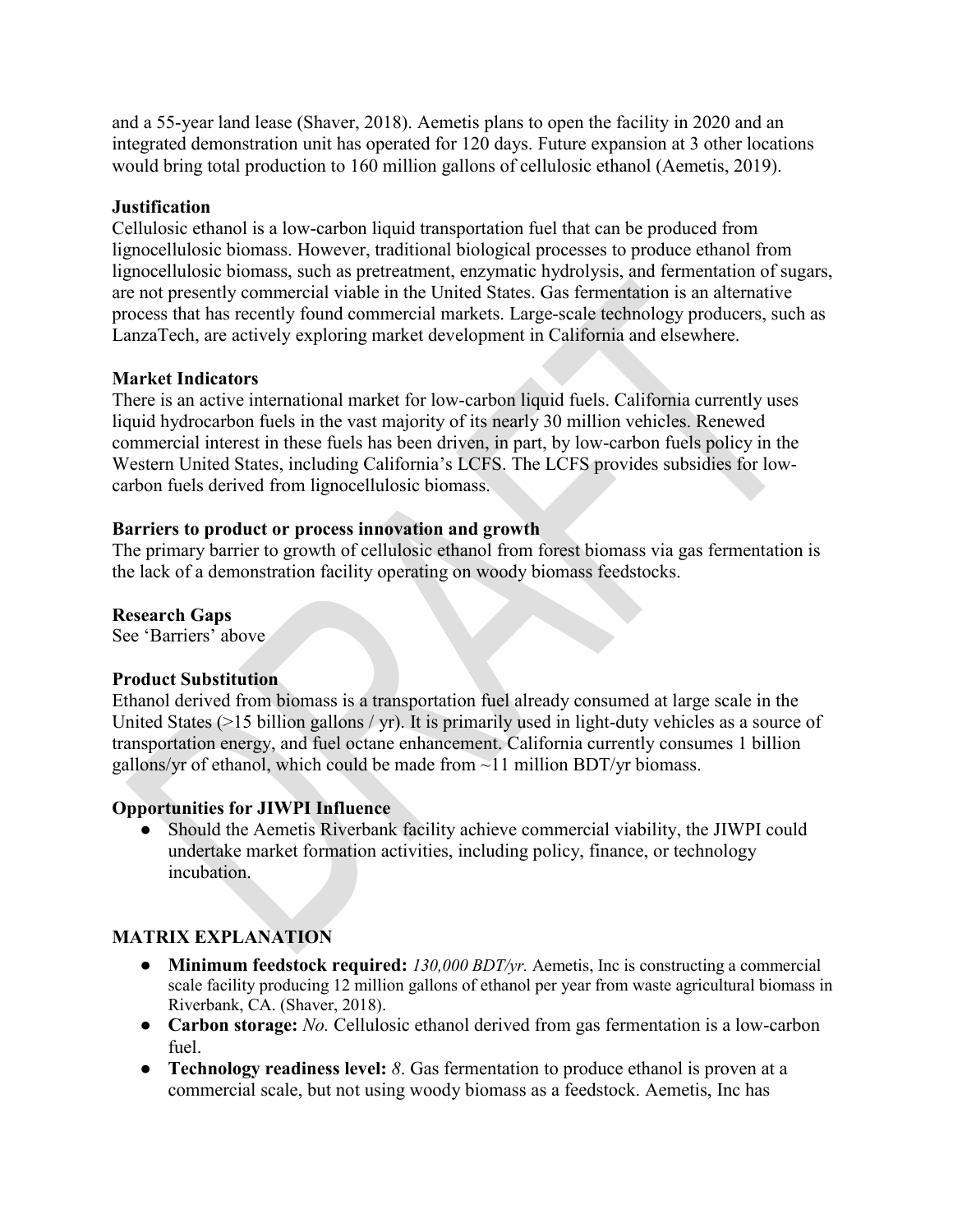successfully built and operated an integrated demonstration unit in California, and is constructing a full-scale facility in California operating on waste agricultural woody biomass (Aemetis, 2019).

- **Commercial readiness level:** 6. A deep understanding of the target application and market (low-carbon fuels in California) has been achieved. However, we are not aware of any companies developing a facility in California that operates on forest woody biomass.
- **Feedstock use:** *Non-merchantable wood.* All lignocellulosic biomass, including forest and agricultural wastes, can be used.
- **International markets**: *Yes.* LanzaTech has developed several commercial gas fermentation facilities in international markets.
- **Potential market size:** *Large.* California currently consumes 1 billion gallons/yr of ethanol, which could be made from ~11 million BDT/yr biomass.
- **Research or analysis need:** *Medium*. JIWPI could perform market facilitation for gas fermentation processes operating on forest biomass.
- **Can JIWPI influence outcomes?** *Medium*. Should the Aemetis Riverbank facility be successful, JIWPI could commercialize this process using forest biomass.

## **References**

Shaver, K. (2018, March 6). Aemetis Completes Operation of Cellulosic Ethanol Integrated Demonstration Unit, Produced Record Yields. Retrieved from [http://www.aemetis.com/aemetis](http://www.aemetis.com/aemetis-completes-operation-of-cellulosic-ethanol-integrated-demonstration-unit-produced-record-yields/)[completes-operation-of-cellulosic-ethanol-integrated-demonstration-unit-produced-record](http://www.aemetis.com/aemetis-completes-operation-of-cellulosic-ethanol-integrated-demonstration-unit-produced-record-yields/)[yields/.](http://www.aemetis.com/aemetis-completes-operation-of-cellulosic-ethanol-integrated-demonstration-unit-produced-record-yields/)

Aemetis. (2019). *Commercializing Below Zero Carbon Advanced Biofuels Production.* Retrieved from [http://www.aemetis.com/wp-content/uploads/2019/01/Aemetis-Corporate-Presentation-](http://www.aemetis.com/wp-content/uploads/2019/01/Aemetis-Corporate-Presentation-2019-01-18.pdf)[2019-01-18.pdf](http://www.aemetis.com/wp-content/uploads/2019/01/Aemetis-Corporate-Presentation-2019-01-18.pdf)

## **Product: Transportation fuels via fast pyrolysis and hydroprocessing**

## **Product Description**

Fast pyrolysis and upgrading is a thermochemical pathway that produces pyrolysis oil that can be upgraded via hydroprocessing into hydrocarbon-based transportation fuels.

This process includes fast pyrolysis of biomass at high temperatures, decomposing biomass feedstock into gas (syngas), solid (char), and liquid (pyrolysis oil) products. Pyrolysis oil is a viscous, oxygenated, and corrosive mixture of polymeric chemical compounds that has little immediate commercial value. Pyrolysis oil must be upgraded via a combination of hydrotreating and either hydrocracking or fluid catalytic cracking before high-value biobased hydrocarbons can be derived from it. Char can serve as a low-value coal substitute, soil amendment agent, or used for long-term carbon sequestration.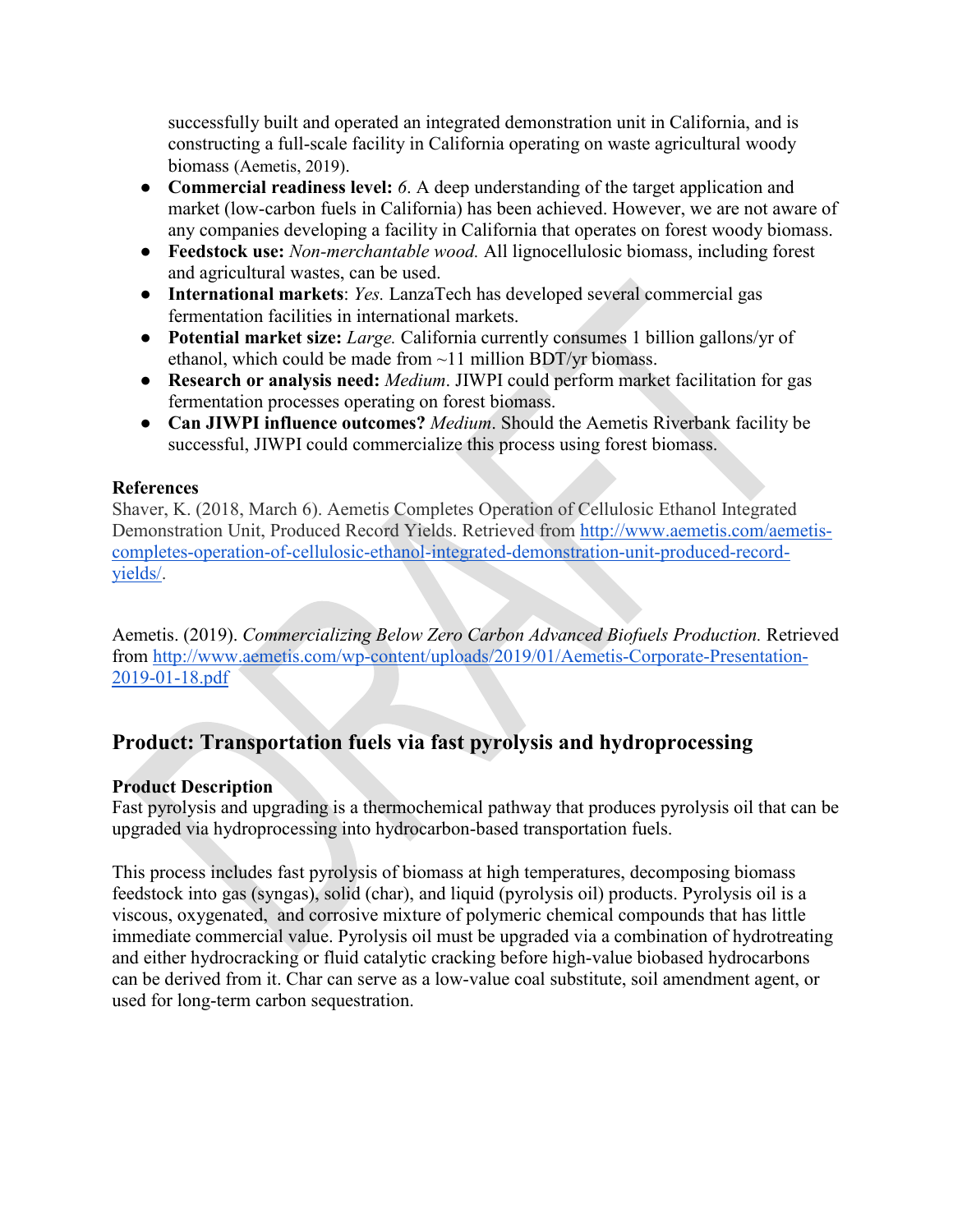#### **Existing Capacity**

Lawrence Livermore National Laboratory, Sierra Pacific Industries (SPI), and Frontline Bionergy are in the process of testing a 50 ton per day autothermal pyrolysis unit operating on forest biomass at SPI's Camino mill in El Dorado County, CA (McCoy, 2018). The project is supported by the California Energy Commission.

#### **Justification**

Biobased hydrocarbons produced via fast pyrolysis and upgrading can be blended into fuels commonly known as "drop-in biofuels" due to their chemical similarity to petroleum-based fuels such as gasoline and diesel. Indistinguishable from their petroleum-based counterparts, these biobased hydrocarbons can be used to create a variety of products that have heretofore been the sole domain of the petroleum industry. While several pathways within the biochemical and thermochemical routes exist for the production of biobased hydrocarbons, fast pyrolysis is an economically attractive option (Brown, 2013)(Anex, 2010).

#### **Market Indicators**

There is an active international market for low-carbon liquid fuels. California currently uses liquid hydrocarbon fuels in the vast majority of its nearly 30 million vehicles. Renewed commercial interest in these fuels has been driven, in part, by low-carbon fuels policy in the Western United States, including California's LCFS. The LCFS provides subsidies for lowcarbon fuels derived from lignocellulosic biomass.

#### **Barriers to product or process innovation and growth**

Processes for upgrading pyrolysis oil require substantial quantities of hydrogen and existing analyses of the pyrolysis oil upgrading and refining processes highlight the impact that hydrogen procurement strategy has on the project's economic feasibility. Producers may encounter high should upgrading occur at existing oil refineries.

The other primary barrier to growth of transportation fuels from forest biomass via fast pyrolysis and hydroprocessing is the lack of a demonstration facility operating on woody biomass feedstocks.

## **Research Gaps**

See 'Barriers' above

#### **Product Substitution**

Transportation fuels produced by this process are a direct substitute for fossil-derived liquid transportation fuels, including gasoline and diesel. California is a large producer and consumer of petroleum, consuming over 15 billion gallons of gasoline in 2015.

#### **Opportunities for JIWPI Influence**

● Should the current pilot-scale facilities produce promising results, the JIWPI could undertake market formation activities, including policy, finance, or technology incubation.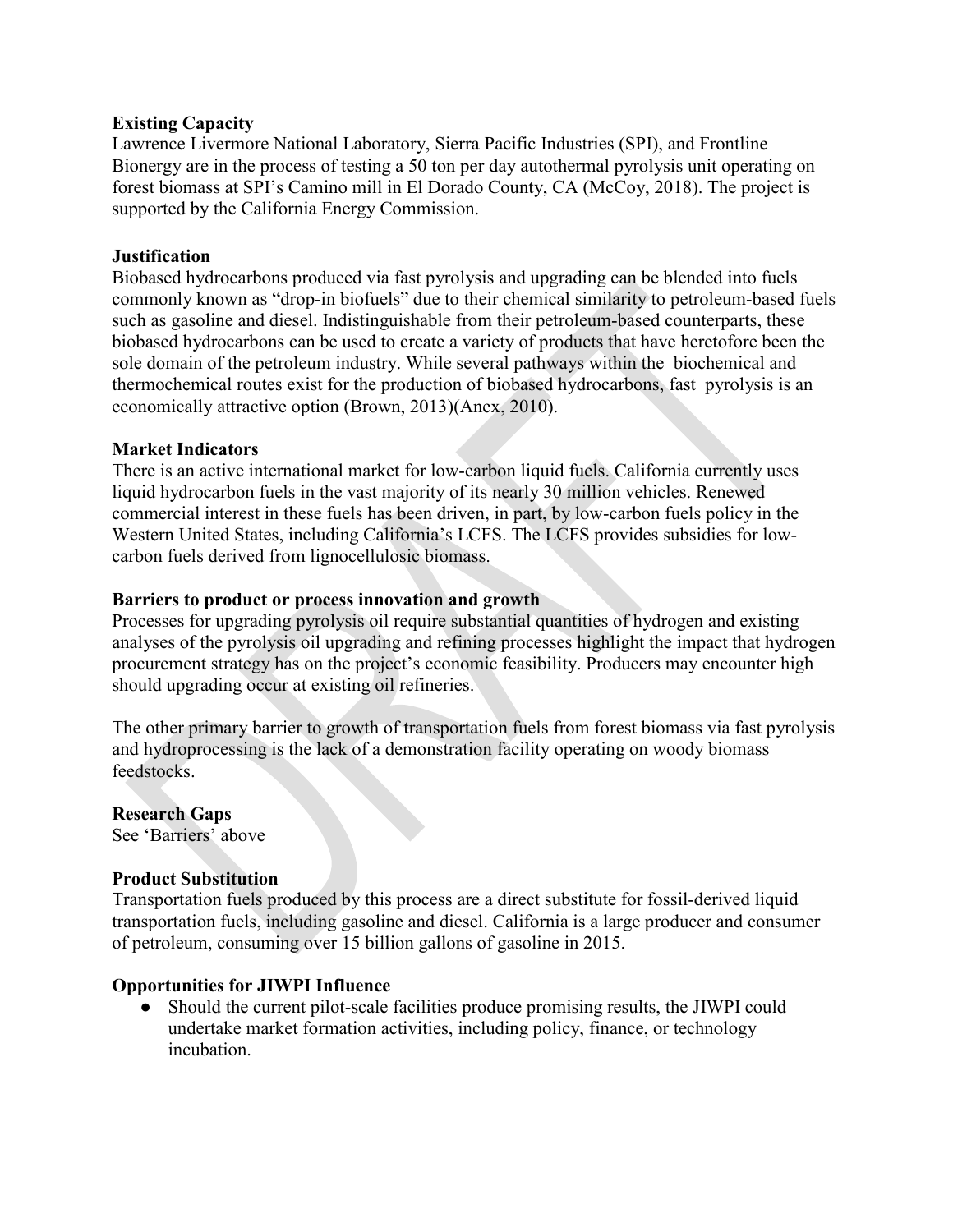## **MATRIX EXPLANATION**

- **Minimum feedstock required:** *300,000 BDT/yr*. Prior process engineering studies have focused on a autothermal pyrolysis at the scale of 2000 tons biomass / day, producing 57 million gallons per year of transportation fuel (Brown, 2013).
- **Carbon storage:** *Yes.* Autothermal fast pyrolysis can produce recalcitrant biochar byproduct, contributing to carbon storage.
- **Technology readiness level:** *6.* Pilot-scale prototype system is being demonstrated in a relevant environment.
- **Commercial readiness level:** *5.* A deep understanding of the target application and market (low-carbon fuels in California) has been achieved. Lawrence Livermore National Laboratory, Sierra Pacific Industries (SPI), and Frontline Bionergy are in the process of testing a 50 ton per day autothermal pyrolysis unit operating on forest biomass at SPI's Camino mill in El Dorado County, CA.
- **Feedstock use:** *Non-merchantable wood.* All lignocellulosic biomass, including forest and agricultural wastes, can be used.
- **International markets:** *Yes.* There is an active international market for low-carbon liquid fuels.
- **Potential market size:** *Large.* California currently uses liquid hydrocarbon fuels in the vast majority of its nearly 30 million vehicles.
- **Research or analysis need:** *Medium*. JIWPI could perform market facilitation for bio-oil and hydrotreatment processes operating on forest biomass.
- **Can JIWPI influence outcomes?** *Medium.* Should existing pilot-scale facilities produce promising results, the JIWPI could undertake market formation activities.

## **References**

Brown, T. R., Thilakaratne, R., Brown, R. C., & Hu, G. (2013). Techno-economic analysis of biomass to transportation fuels and electricity via fast pyrolysis and hydroprocessing. *Fuel*, *106*, 463-469.

Anex, R. P., Aden, A., Kazi, F.K., Fortman, J., Swanson, R.M., Wright, M.M., Satrio, J.A., Brown, R.C., Daugaard, D.E., Platon, A., Kothandaraman, G., Hsu, D.D., and Dutta, A. (2010). "Techno-economic comparison of biomass-to-transportation fuels via pyrolysis, gasification, and biochemical pathways." Fuel Techno-economic Comparison of Biomass-to-Biofuels Pathways 89(Supplement 1), S29-S35.

McCoy, S. (2018). Wood-to-fuel for California's Transportation Sector using Autothermal Pyrolysis [Powerpoint Slides]. Retrieved from [http://sofarcohesivestrategy.org/wp](http://sofarcohesivestrategy.org/wp-content/uploads/2017/06/McCoy-Wood-to-Fuel-pilot.pdf)[content/uploads/2017/06/McCoy-Wood-to-Fuel-pilot.pdf](http://sofarcohesivestrategy.org/wp-content/uploads/2017/06/McCoy-Wood-to-Fuel-pilot.pdf)

## **Product: Lignocellulosic Ethanol**

## **MATRIX EXPLANATION**

● **Minimum feedstock required:** *100,000 BDT/Year*. Axens and Anderson Biomass have proposed an ethanol facility that will consume 100,000 BDT / yr when operating at capacity in Anderson, CA (cite).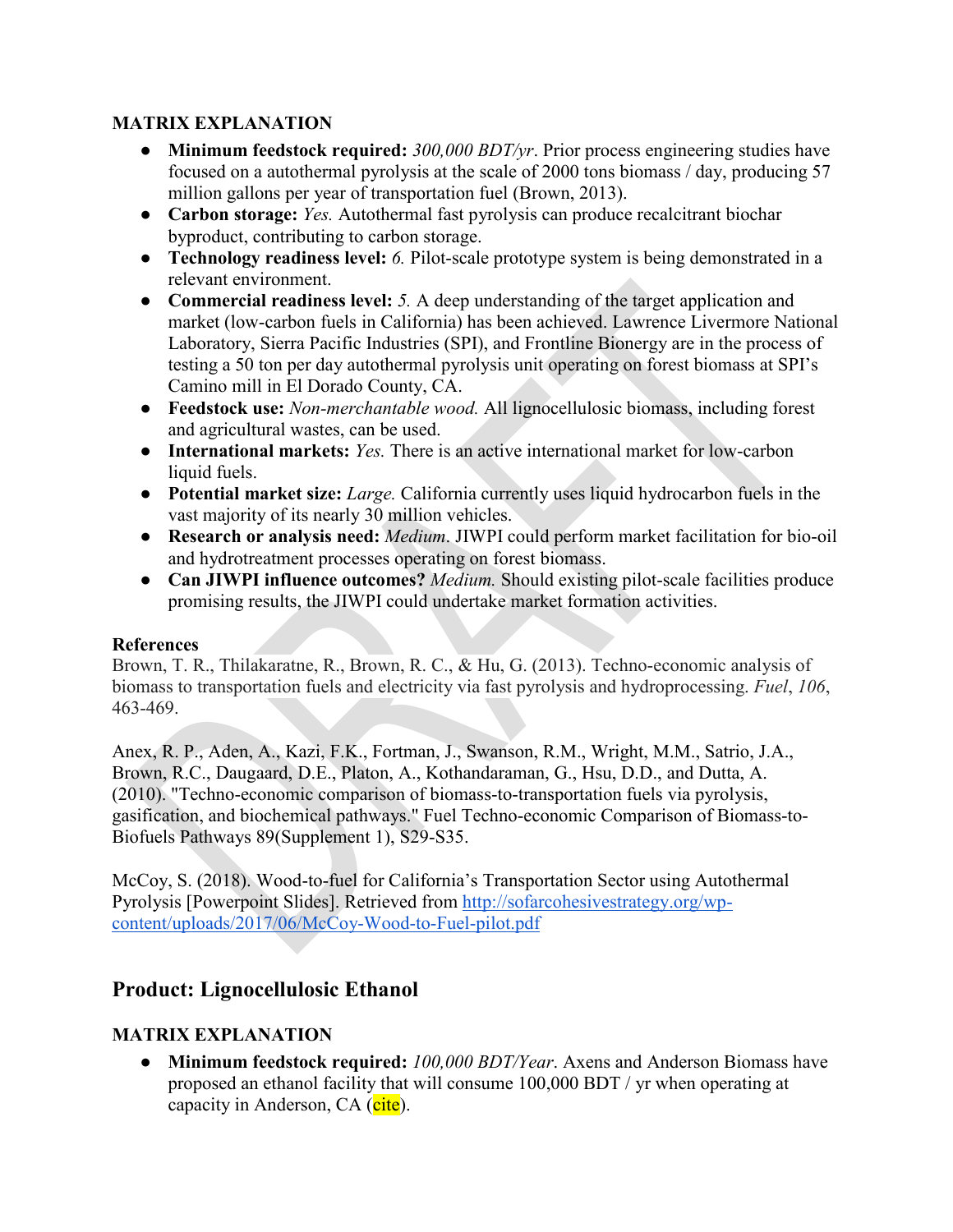- **Carbon storage:** *No.* Cellulosic ethanol is a low-carbon transportation fuel.
- **Technology readiness level:** *8.* Several commercial scale facilities exist that process non-forest based woody biomass, such as corn stover. Research into conversion of woody biomass feedstock is still needed to support commercial-scale production.
- **Commercial readiness level:** *6*. A deep understanding of the target application and market (low-carbon fuels in California) has been achieved. Anderson and Axens are currently developing supply agreements, CEQA permitting, and front end engineering and design.
- **Feedstock use:** *Non-merchantable wood.* Limited technical studies [\(Fagernas et al,.](https://www.zotero.org/google-docs/?l8ZSBm)  [2015,](https://www.zotero.org/google-docs/?l8ZSBm) [Theapparat et al., 2018\)](https://www.zotero.org/google-docs/?upd4Kp) cite the use of small-diameter woody biomass as suitable for production, but the majority utilize other sources of biomass.
- **International markets**: *Yes.* There is an active international market for low-carbon liquid fuels.
- **Potential market size:** *Large.* California currently consumes 1 billion gallons/yr of ethanol, which could be made from ~10 million BDT/yr biomass.
- **Research or analysis need:** *High*. Research into conversion of woody biomass feedstock is still needed to support commercial-scale production.
- **Can JIWPI influence outcomes?** *Low.* We do not expect that the JIWPI will undertake research into woody biomass conversion. However, JIWPI could undertake market formation activities, as they could for other wood-derived fuels.

## **Product Description**

Ethanol derived from forest biomass is a second generation cellulosic biofuel that can be used as a transportation fuel. Production generally occurs in the following steps:

- 1. Size reduction and pretreatment to increase the porosity of biomass particles and to increase the accessibility of cellulose and other polysaccharides to enzymes
- 2. Hydrolysis to produce sugars, typically catalyzed by enzymes that can collectively hydrolyze cellulose and hemicellulose to free sugars
- 3. Fermentation of sugars to ethanol, typically by yeast

Several pioneer facilities producing ethanol from lignocellulosic agricultural residues with capacity >10 million gallons per year have been built over the last few years. These include facilities in both Kansas and Iowa (Carroll, 2009).

## **Existing Capacity**

Currently, there are no commercial scale facilities producing bioethanol in California. The proposed Axens/Anderson project will utilize the existing infrastructure at the Anderson, Ca complex. The facility will be capable of processing 100,000 BDT of feedstock per year.

## **Justification**

Cellulosic ethanol is a low-carbon liquid transportation fuel that can be produced from lignocellulosic biomass.

## **Market Indicators**

There is an active international market for low-carbon liquid fuels. California currently uses liquid hydrocarbon fuels in the vast majority of its nearly 30 million vehicles. Renewed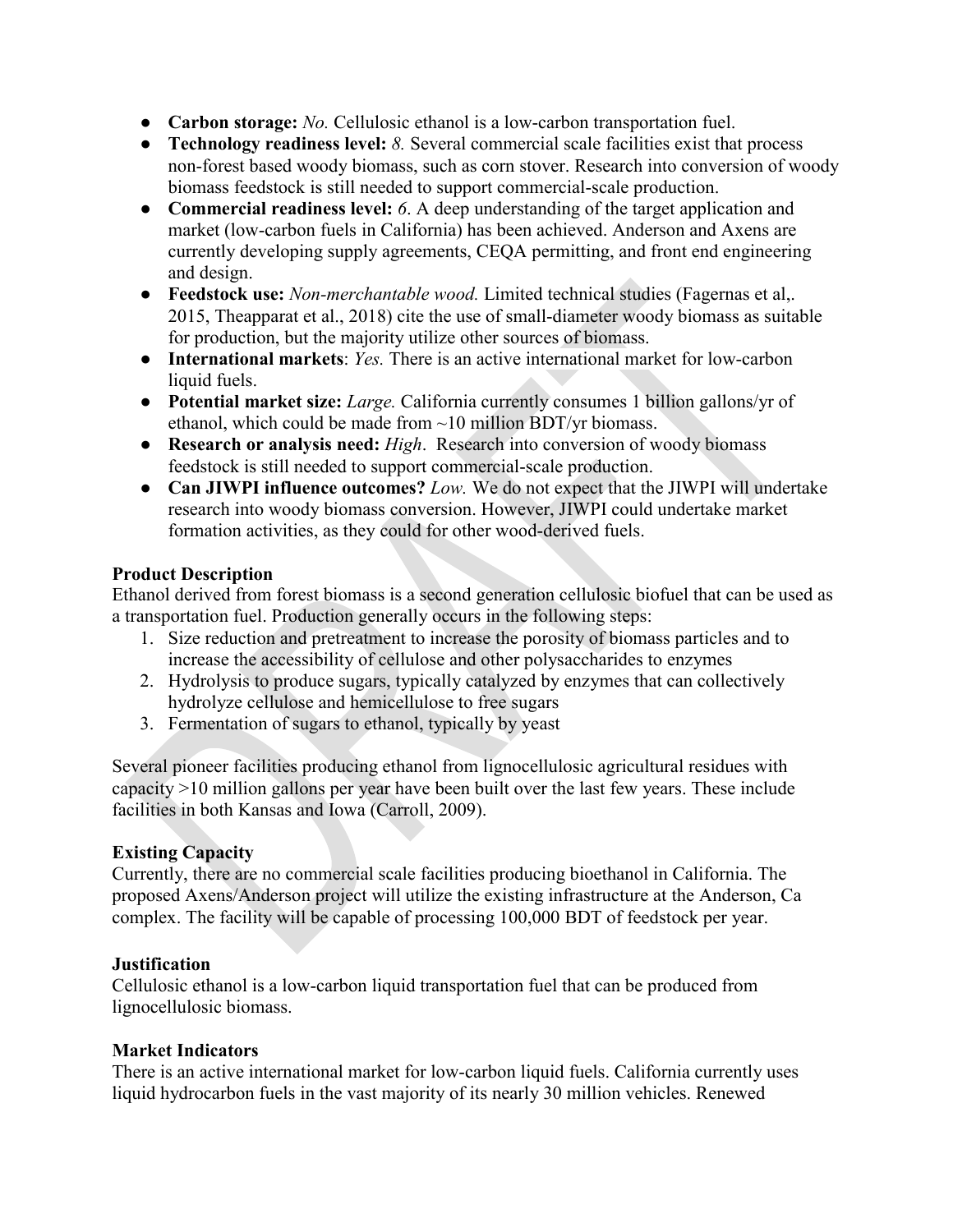commercial interest in these fuels has been driven, in part, by low-carbon fuels policy in the Western United States, including California's LCFS. The LCFS provides subsidies for lowcarbon fuels derived from lignocellulosic biomass.

## **Barriers to product or process innovation and growth**

Barriers to lignocellulosic ethanol production from agricultural biomass are primarily financial, rather than technical. A lack of commercially available processes for pretreatment and hydrolysis of woody biomass is also a large barrier, as explained below

#### **Research Gaps**

The major differences between woody and agricultural biomass are their physical properties and chemical compositions. Woody biomass is larger, stronger and denser, and has higher lignin content than agricultural biomass. As a result, woody biomass is more recalcitrant to microbial and enzymatic actions than non woody biomass. This is particularly true for softwood species (Zhu, 2010). Particular attention needs to be paid to (1) the effectiveness of pretreatment for complete wood cellulose saccharification and (2) the energy consumption for woody biomass pretreatment, in particular for wood-size reduction to the level for effective enzymatic saccharification.

Further, existing cellulosic biorefineries producing ethanol face economic barriers (Lynd, 2017). High capital costs are an impediment to the cost-competitiveness and replication of pioneer cellulosic biofuels facilities. For example, while the capital cost per annual gallon of capacity averages \$13.81 / annual gallon for the first six commercial-scale lignocellulosic ethanol facilities; the corresponding value for corn ethanol plants is on the order of \$2/gallon.

## **Product Substitution**

Ethanol derived from biomass is a transportation fuel already consumed at large scale in the United States (>15 billion gallons / yr). It is primarily used in light-duty vehicles as a source of transportation energy, and fuel octane enhancement. California currently consumes 1 billion gallons/yr of ethanol, which could be made from  $\sim$ 11 million BDT/yr biomass.

## **Opportunities for JIWPI Influence**

- Evaluation of whether ligno cellullosic ethanol processes developed for agricultural biomass are amenable to California softwood species. We do not expect that the JIWPI will undertake research into woody biomass pretreatment and conversion in the nearterm.
- However, JIWPI could undertake market formation activities, as they could for other wood-derived fuels.

## **References**

Spyridon, A., Euverink, W., & Jan, G. (2016). Consolidated briefing of biochemical ethanol production from lignocellulosic biomass. *Electronic Journal of Biotechnology*, *19*(5), 44-53.

Zhu, J. Y., & Pan, X. J. (2010). Woody biomass pretreatment for cellulosic ethanol production: technology and energy consumption evaluation. *Bioresource technology*, *101*(13), 4992-5002.